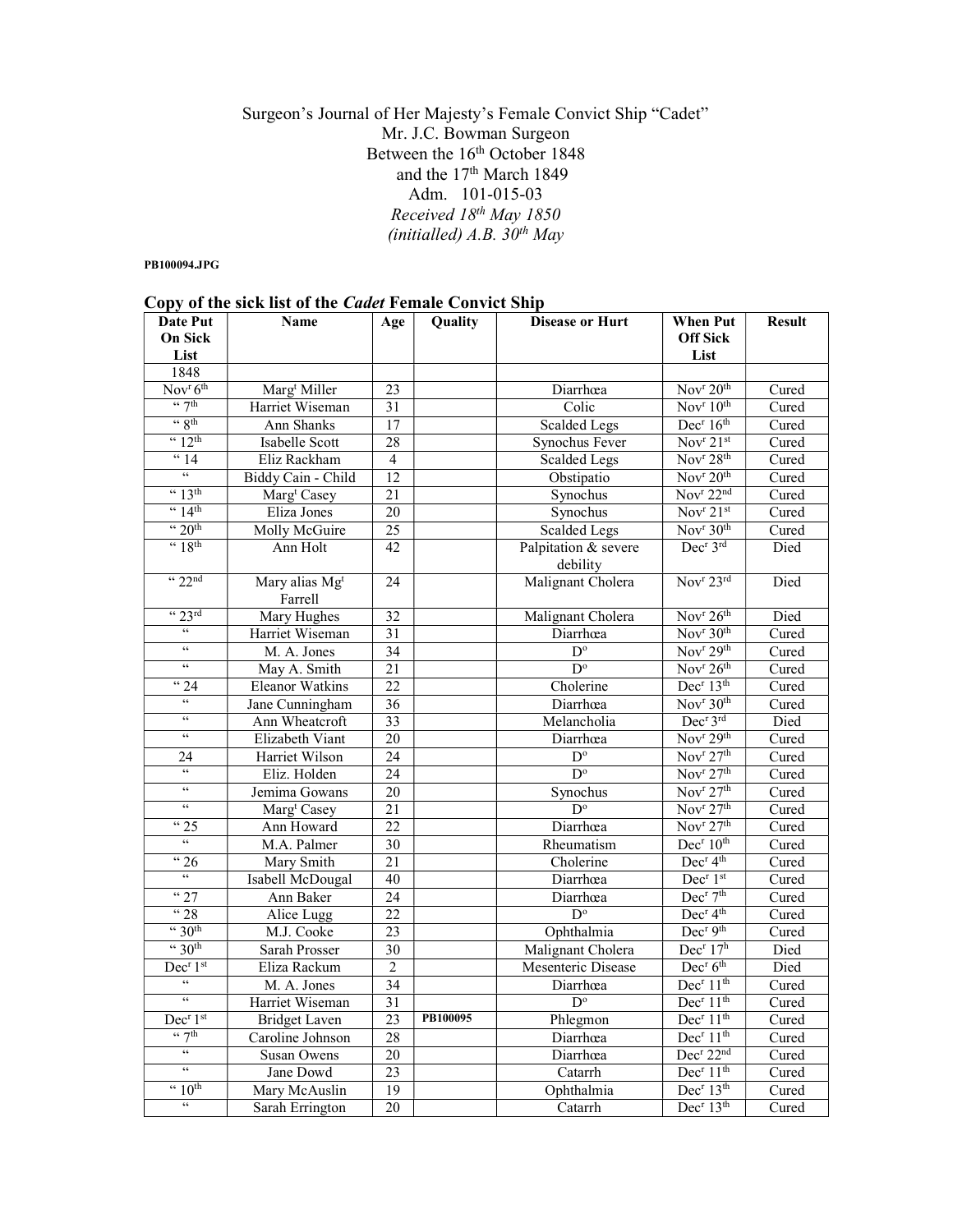| $\sqrt{11^{th}}$               | Jane Whitton                             | 18                      |          | Diarrhœa                               | Dec <sup>r</sup> 21st                                      | Cured          |
|--------------------------------|------------------------------------------|-------------------------|----------|----------------------------------------|------------------------------------------------------------|----------------|
| $\frac{15^{\text{th}}}{}$      | Ann Howard                               | 22                      |          | $D^{\circ}$                            | Dec <sup>r</sup> 20 <sup>th</sup>                          | Cured          |
| $\cdot \cdot 16$ <sup>th</sup> | M.A. Jones                               | 34                      |          | Bronchitis & debility                  | Dec <sup>r</sup> 27 <sup>th</sup>                          | Died           |
| $\zeta\,\zeta$                 | M.J. Cooke                               | 23                      |          | Ophthalmia                             | Jan <sup>y</sup> $4^{th}$                                  | Cured          |
| "20 <sup>th</sup>              | Jean Bannerman                           | 22                      |          | Pleurodyne                             | Jan <sup>y</sup> 1 <sup>st</sup>                           | Cured          |
| $\sqrt{22^n}$                  | Eliz Kain                                | 37                      |          | Colica                                 | Dec <sup>r</sup> 24 <sup>th</sup>                          | Cured          |
| $\overline{42}$                | Eliz <sup>th</sup> Holden                | 24                      |          | Psora                                  | January 3                                                  | Cured          |
| $\zeta\,\zeta$                 | Ann Sullivan                             | 18                      |          | $\epsilon$                             | $\zeta\,\zeta$                                             | Cured          |
| $\epsilon\,\epsilon$           | Marg <sup>t</sup> Brown                  | 20                      |          | $\epsilon\,\epsilon$                   | $\zeta\,\zeta$                                             | Cured          |
| $\zeta\,\zeta$                 | Harriet Wiseman                          | 31                      |          | $\zeta\,\zeta$                         | $\epsilon\epsilon$                                         | Cured          |
| $\zeta\,\zeta$                 | L Rackum                                 | $\overline{4}$          |          | $\zeta\,\zeta$                         | $\zeta\,\zeta$                                             | Cured          |
|                                |                                          |                         |          |                                        |                                                            |                |
| $\epsilon\epsilon$             | Js Rackum                                | 10                      |          | $\zeta\,\zeta$                         | $\epsilon\,\epsilon$                                       | Cured          |
| $\zeta\,\zeta$                 | Francis Rackum                           | 9                       |          | $\zeta\,\zeta$                         | $\zeta \, \zeta$                                           | Cured          |
| $\,$ 6 $\,$                    | Eliz Rackum                              | 5                       |          | $\zeta\,\zeta$                         | $\zeta\,\zeta$                                             | Cured          |
| $\zeta\,\zeta$                 | Emily Rackum                             | $\overline{\mathbf{3}}$ |          | $\zeta\,\zeta$                         | $\zeta\,\zeta$                                             | Cured          |
| $\epsilon\,\epsilon$           | W. Wiseman                               | 10                      |          | $\mathfrak{c}\mathfrak{c}$             | $\mathfrak{c}\mathfrak{c}$                                 | Cured          |
| $\zeta\zeta$                   | E. Wiseman                               | 11                      |          | $\mathfrak{c}\mathfrak{c}$             | $\epsilon$                                                 | Cured          |
| Dec <sup>r</sup> 23            | Francis Rackum                           | $\overline{12}$         |          | Typhus Fever                           | Jan <sup>y</sup> 27 <sup>th</sup>                          | Died           |
| $\cdot \cdot 28$ <sup>th</sup> | Robina Hadden                            | 20                      |          | Diarrhœa                               | Jan <sup>y</sup> 1st                                       | Cured          |
| $\epsilon\epsilon$             | Martha Evison                            | $\overline{24}$         |          | Synochus                               | Jan <sup>y</sup> 1st                                       | Cured          |
| $\frac{1}{29}$                 | Martha Scrivens                          | 20                      |          | Catarrh                                | Jan <sup>y</sup> 3rd                                       | Cured          |
| $\cdot \cdot 30$ <sup>th</sup> | Jane Crawford                            | $\overline{18}$         |          | Synochus                               | Jan <sup>y</sup> 3rd                                       | Cured          |
| $\zeta \, \zeta$               | Car <sup>e</sup> Johnson                 | 28                      |          | <b>Bilious Fever</b>                   | Jan <sup>y</sup> 10 <sup>th</sup>                          | Cured          |
| $\zeta\,\zeta$                 | Mg <sup>t</sup> Keith                    | 36                      |          | Cynanche                               | Jan <sup>y</sup> 8 <sup>th</sup>                           | Cured          |
| $\epsilon\epsilon$             | Ann Fitzgerald                           |                         |          | Dyspepsia                              | Jan <sup>y</sup> 10 <sup>th</sup>                          | Cured          |
| 1849                           |                                          |                         |          |                                        |                                                            | Cured          |
| January $\overline{2}$         | Isabel McDougal                          | 40                      |          | Dyspepsia                              | Feby 4th                                                   | Cured          |
| $\frac{1}{5}$                  | Caroline Winton                          | 28                      |          | Synochus                               | Jan <sup>y</sup> 10 <sup>th</sup>                          | Cured          |
| $\lq\lq$                       | <b>Christine Angus</b>                   | 29                      |          | <b>Scalded Legs</b>                    | Dec <sup>r</sup> 217 <sup>h</sup>                          | Cured          |
| $\zeta\,\zeta$                 | Cath <sup>e</sup> Drummond               | $\overline{40}$         |          | Synochus                               | Jan <sup>y</sup> 13 <sup>th</sup>                          | Cured          |
| $\lq\lq$                       | Mary Anderson                            | 27                      |          | Synochus                               | Jan <sup>y</sup> $15th$                                    | Cured          |
| $\frac{10^{th}}{10^{th}}$      | Agnes Thompson                           | 56                      |          | $\epsilon$                             | Jan <sup>y</sup> 20 <sup>th</sup>                          | Cured          |
| $\sqrt{12}$                    | Hepz <sup>h</sup> Bastow                 | 21                      |          | $\epsilon$                             | Jan <sup>y</sup> $16th$                                    | Cured          |
| January                        | M.A. Reynolds                            | 23                      | PB100096 | Synochus                               | January                                                    | Cured          |
| 13 <sup>th</sup><br>$66, 66$   |                                          |                         |          |                                        | 20 <sup>th</sup>                                           |                |
|                                | Eliza Graham                             | 21                      |          | Rheumatism                             | Jan <sup>y</sup> 24 <sup>th</sup>                          | Cured          |
| $\frac{12}{12}$                | Alice Sponsforth                         | 12                      |          | Synochus                               | Jan <sup>y</sup> 28 <sup>th</sup>                          | Cured          |
| $\sqrt{17}$                    | Ann Howard                               | 22                      |          | <b>Swollen Breast</b>                  | Jan <sup>y</sup> 29 <sup>th</sup>                          | Cured          |
| $\sqrt{18}$                    | Ann Parks                                | 20                      |          | Synochus                               | Feb <sup>y</sup> 11 <sup>th</sup>                          | Cured          |
| "19<br>$66\cdot 66$            | Mrs Nicol                                |                         | Matron   | Synochus                               | Feb <sup>y</sup> 19 <sup>th</sup>                          | Cured          |
|                                | Miss Annie Nicol                         | 11                      |          | $D^{\circ}$                            | Feb <sup>y</sup> 8 <sup>th</sup>                           | Cured          |
| $\sqrt{20}$                    | Marg <sup>t</sup> Sponsforth             | $\overline{33}$         |          | $D^{\circ}$                            | Feb <sup>y</sup> 11 <sup>th</sup>                          | Cured          |
| $\frac{1}{25}$                 | Isib Scott                               | 28                      |          | $\mathbf{D}^{\text{o}}$<br>$D^{\circ}$ | Feb <sup>y</sup> 1st<br>Feb <sup>y</sup> 10 <sup>th</sup>  | Cured          |
| $\sqrt{26}$                    | C. Winton                                | 28                      |          |                                        |                                                            | Cured          |
| " 29<br>$\frac{1}{29}$         | Mary Brown                               | 32                      |          | Scalded Legs                           | March 26 <sup>th</sup><br>Feb <sup>y</sup> 2 <sup>nd</sup> | Cured<br>Cured |
| $\mathsf{GC}/\mathsf{GC}$      | Eliz Blakey                              | 19<br>27                |          | Synochus<br>$D^{\circ}$                | Feb <sup>y</sup> 4 <sup>th</sup>                           |                |
| $\cdot \cdot 30$ <sup>th</sup> | Martha Dunn                              | $\overline{\mathbf{3}}$ |          |                                        | Feby 7th                                                   | Cured          |
| $\frac{1}{2}$ 31st             | Miss Ellen Nicol                         |                         |          | $D^{\circ}$<br>$\overline{D^{\circ}}$  | Feb <sup>y</sup> 4 <sup>th</sup>                           | Cured          |
| Feby 2nd                       | Hannah Milles<br>Heb <sup>y</sup> Bastow | $\overline{30}$<br>21   |          |                                        | Feb <sup>y</sup> 19 <sup>th</sup>                          | Cured<br>Cured |
| $\overline{\phantom{0}4}$      | M.A. Palmer                              | 30                      |          | Dyspepsia<br>Rheumatism                |                                                            |                |
| $\frac{1}{5}$ th               |                                          | 24                      |          |                                        |                                                            |                |
| $\lq\lq$                       | Louise George                            |                         |          | Typhoid Fever                          | Feb <sup>y</sup> 17 <sup>th</sup>                          |                |
| $\epsilon\epsilon$             | M.A. Williams<br>Eliz Herron             | 30                      |          | Catarrh<br>Synochus                    | Feb <sup>y</sup> 19 <sup>th</sup>                          | Cured<br>Cured |
| $\lq\lq$ 9                     | Eliz Holden                              | 20<br>21                |          | $D^{\circ}$                            | $\overline{\mathcal{L}}$                                   | Cured          |
| $~10$ <sup>th</sup>            | Marg <sup>t</sup> Keith                  | 36                      |          | Synochus                               | March 3rd                                                  | Cured          |
| <sup>"</sup> 11                | Marg <sup>t</sup> Wilson                 | 19                      |          | $D^{\circ}$                            | Feb <sup>y</sup> 14 <sup>th</sup>                          | Cured          |
|                                |                                          |                         |          |                                        |                                                            |                |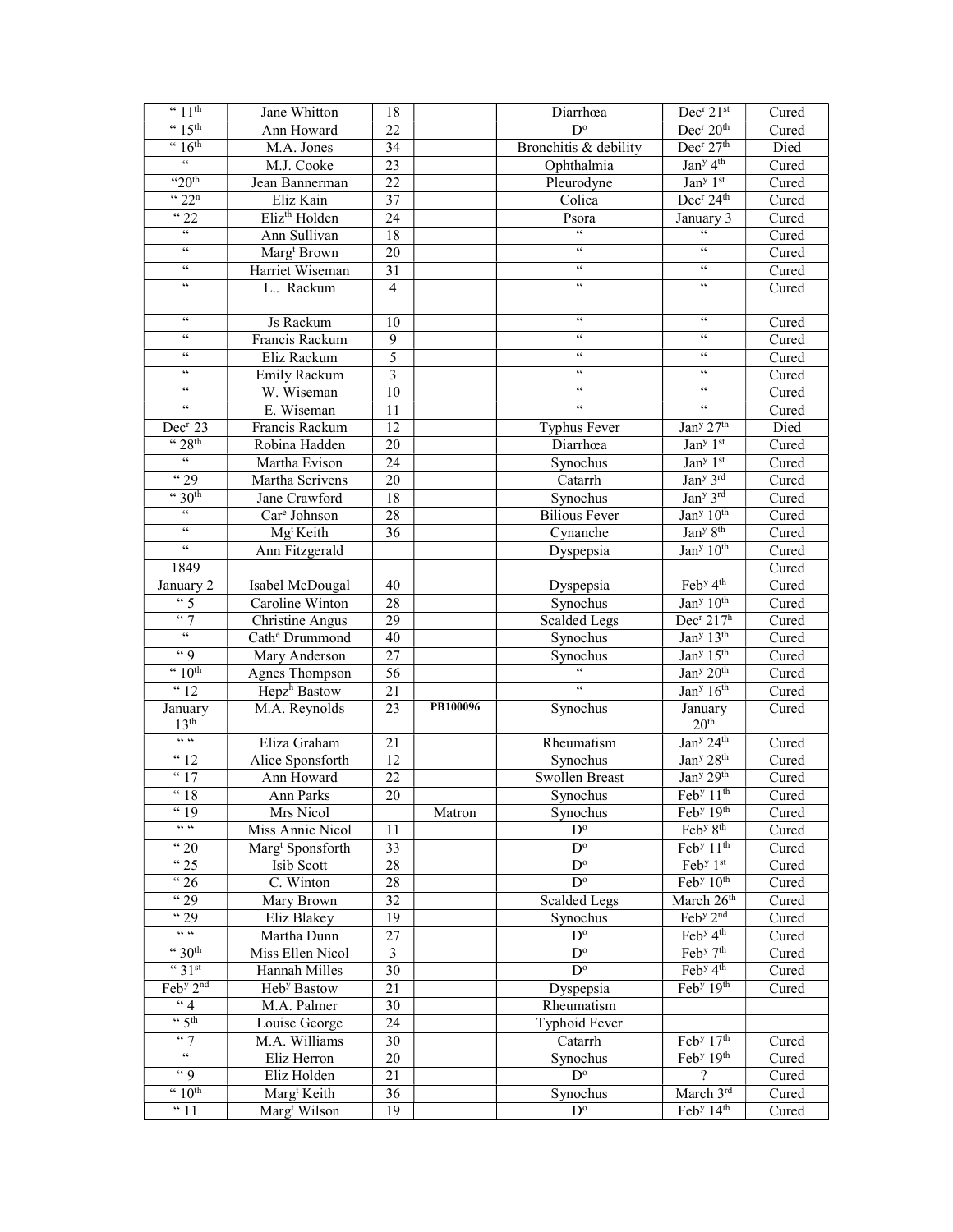| Feb <sup>y</sup> 14 | Mary Anderson                | 28 | $D^{\circ}$         | Feb <sup>y</sup> 20 <sup>th</sup> | Cured    |
|---------------------|------------------------------|----|---------------------|-----------------------------------|----------|
| " 16                | Mary Thomas                  | 25 | D°                  | Feb <sup>y</sup> 20 <sup>th</sup> | Cured    |
| $(4.19$ th          | Ann Quinn                    | 27 | Dyspepsia           | March 4 <sup>th</sup>             | Cured    |
| $\cdot \cdot 21$ st | My Phillipps                 | 34 | Synochus            | March 25                          | Cured    |
| $\sqrt{23}$         | M. A. Williams               | 30 | Catarrh             | March 1st                         | Cured    |
| $\lq$ 24            | Alice Hassal                 | 16 | Ophthalmia          | March 16 <sup>th</sup>            | Cured    |
| $\frac{1}{25}$ th   | Eliz Herron                  | 20 | Synochus            |                                   |          |
| $\cdot \cdot$ 26    | M. A. Reynolds               | 20 | $D^{\circ}$         | March 21st                        | Cured    |
| March 1st           | Marg <sup>t</sup> Jones      | 40 | Diarrhœa            | March 5 <sup>th</sup>             | Cured    |
| $\zeta\,\zeta$      | Jemima Gowans                | 20 | Inflamed Leg        | March 5 <sup>th</sup>             | Cured    |
| $\lq 4$             | Ann Robertson                | 23 | Diarrhœa            | March 7 <sup>th</sup>             | Cured    |
| $\overline{6}$      | Eliza Jones                  | 20 | Catarrh             | March 9th                         | Cured    |
| $\zeta\,\zeta$      | <b>Biddy Mahony</b>          | 22 | Dyspepsia           | March 12 <sup>th</sup>            | Cured    |
| 447                 | Jane Harris                  | 25 | Catarrh             | March 21st                        | Cured    |
| 467                 | Jean Armour                  | 40 | Ulcer of Cornea     | April 9th                         | Died     |
| $66\cdot 66$        | Maria Brown                  | 24 | Contusion           | March 12 <sup>th</sup>            | Cured    |
| $66\cdot 66$        | Marg <sup>t</sup> Sponsforth | 33 | Catarrh             | March 16 <sup>th</sup>            | Cured    |
| " 16                | <b>Biddy Cain</b>            | 12 | Diarrhœa            | March 19th                        | Cured    |
| " <sup>26</sup>     | Ht Wiseman                   | 31 | Diarrhœa & Debility | April 13th                        | Colonial |
|                     |                              |    |                     |                                   | Hospital |
| April 1st           | Mary Farrell                 | 24 | <b>Scalded Legs</b> | April $13^{th}$                   | Colonial |
|                     |                              |    |                     |                                   | Hospital |
|                     |                              |    |                     |                                   |          |
|                     |                              |    |                     |                                   |          |

# John C. Bowman Surgeon Superintendent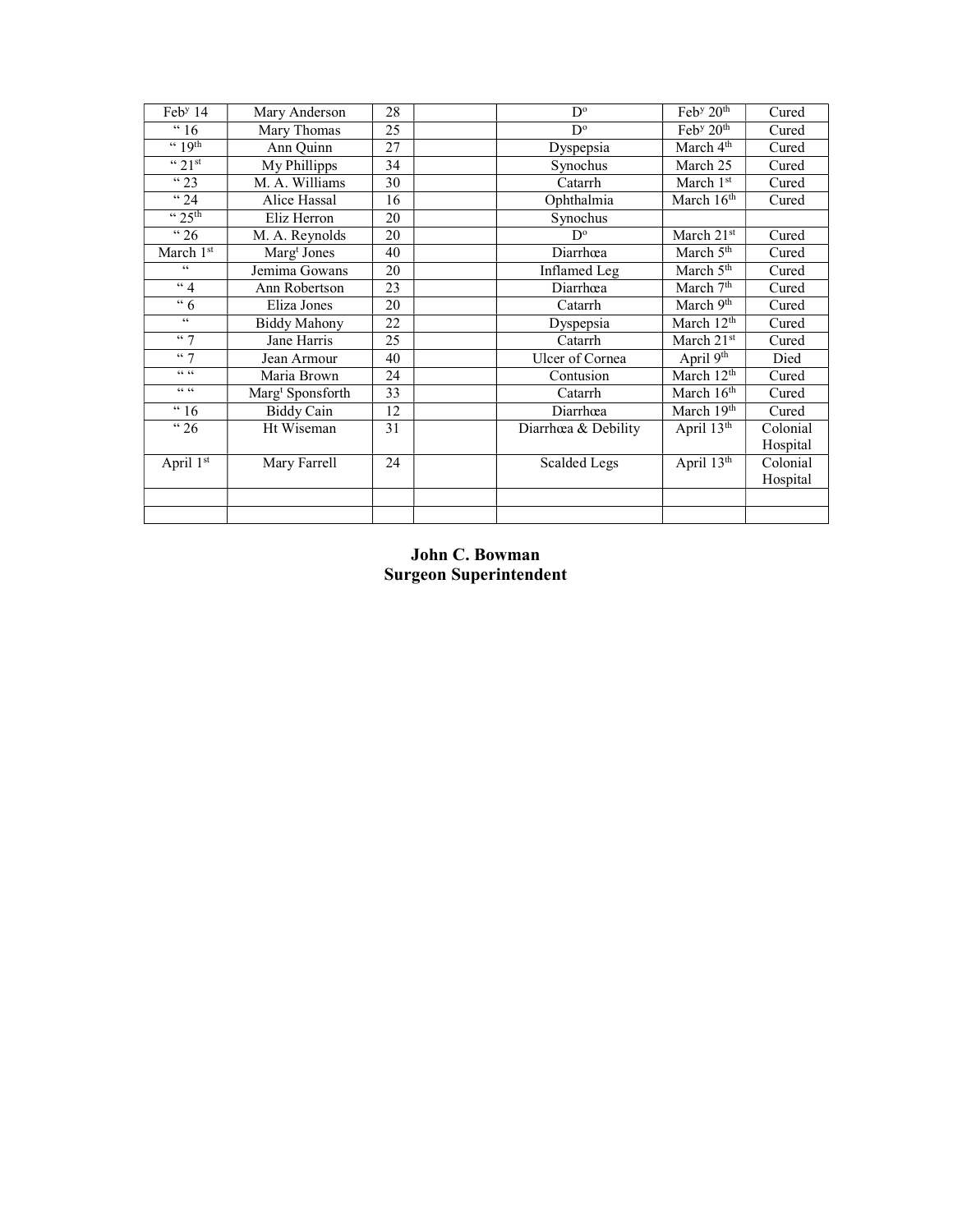### PB100097JPG

## Medical and Surgical Journal of Her Majesty's Hired Convict Ship Cadet between the 3<sup>rd</sup> Nov<sup>r</sup> 1848 and the 17<sup>th</sup> April 1849 during which time the said ship has been employed conveying Prisoners to Hobart Town, Van Diemen's Land

| Nature of<br><b>Disease</b>         | No.<br>оf<br>Case | Men's Names, Ages,<br><b>Qualities, Time when</b><br>and where taken ill,<br>and how disposed of.                            | The History, Symptoms, Treatment, and Daily<br>Progress of the Disease or Hurt.                                                                                                                                                                                                                                                                                                                                                                                                                                                                                                                                                                                                                                                                                                                                                                                                                                                                                               |
|-------------------------------------|-------------------|------------------------------------------------------------------------------------------------------------------------------|-------------------------------------------------------------------------------------------------------------------------------------------------------------------------------------------------------------------------------------------------------------------------------------------------------------------------------------------------------------------------------------------------------------------------------------------------------------------------------------------------------------------------------------------------------------------------------------------------------------------------------------------------------------------------------------------------------------------------------------------------------------------------------------------------------------------------------------------------------------------------------------------------------------------------------------------------------------------------------|
| Malignant<br>Cholera<br>PB100098JPG |                   | Mary alias Margaret<br>Farrell<br>Æt 24<br>22 <sup>nd</sup> November 1848<br>Died 23rd November<br>1848<br>In Plymouth Sound | 2 <sup>nd</sup> Nov <sup>r</sup> 7 A.M. after being detained on shore all night by<br>a Gale wind (having gone on shore to visit the Admiral on<br>the duty of the Ship) got on board this morning and found<br>that during the night M. Farrell had been attacked with all<br>the symptoms of Malignant Cholera. She had been kept<br>warm, & some slight stimulants administered, had her<br>removed to Hospital, & I found her labouring under severe<br>vomiting, Purging, accompanied by severe cramps, the<br>evacuations<br>exhibiting the peculiar rice<br>watery<br>appearance, so characteristic of this disease. Extremities<br>cold as also the Tongue & Breath, no secretion of urine -<br>appears from the first, to have been in a state of Collapse.<br>Rx Hydrarg Chlorid $\partial j$ statim<br>Rx Sodæ Bicarb Zij<br>Sodii Chlorid 3fs<br>Spt Vini (Cognac) Žij<br>Aqua<br>3xi<br>Ft. Mist cap cynthus sæpe<br>Rx. Ung Hyd 3fs Spt Tereb. Spt Ammon á á 3j |
|                                     |                   | P.M.<br>23 Nov <sup>r</sup> 5 A.M. Died                                                                                      | Ol Olivæ $\tilde{Z}$ vj Ht Liniment – Extremities to be well rubbed<br>with the above Liniment.<br>Every effort to keep either medicine, light aliment, or<br>stimulant on the stomach unavailing - Purging $\&$<br>vomiting continue - Body deadly cold. Let the warm bath<br>be used & continue remedies. Derived temporary benefit<br>from the Bath, has less vomiting & purging but no cramps.<br>Warm bath to be repeated. Patient very deadly cold &<br>evidently in a hopeless state. Stimulants were<br>continuously given during the night, so as to avoid<br>congestion of the Brain.<br>but at 5 A.M. Mortuus Est.                                                                                                                                                                                                                                                                                                                                                 |
| Malignant<br>Cholera                | 2                 | Mary Hughes<br>Æt 38<br>Convict<br>November 23rd 1848<br>Died Novr 26th 1848<br>In Plymouth Sound<br>3 P.M.                  | Nov <sup>r</sup> 23 <sup>rd</sup> at 2 in the afternoon fell down suddenly on the<br>Deck on her return from the Water Closet - seized with<br>spasm of stomach, cramp of extremities, vomiting &<br>slight purging. Pulse at present fair & extremities warm.<br>Rx Spts Camph. C. 3j Tinct Opii gts xx Aqua Žifs, haust. -<br>$statim -$<br>Vomited the previous draught & another was immediately<br>given the spasm of stomach continuing. Is now worse the<br>skin has become cold as also the breath & tongue, is<br>covered with a cold clammy perspiration, with blue<br>extremities quite blue & pulse imperceptible, has little<br>purging or vomiting, but is quite prostrate -<br>Rx Calomel $\partial j$ & Rep Haust Anodyn.                                                                                                                                                                                                                                     |
|                                     |                   | 4 P.M.                                                                                                                       | Has vomited draught & Calomel. Rx Hydrarh Chlorid grs<br>[ij?] Opii grs ij 2 dis horis et Utat' Linim Ung Hydrarg<br>Spts Tereb et Spts Ammon et Ol Olivæ                                                                                                                                                                                                                                                                                                                                                                                                                                                                                                                                                                                                                                                                                                                                                                                                                     |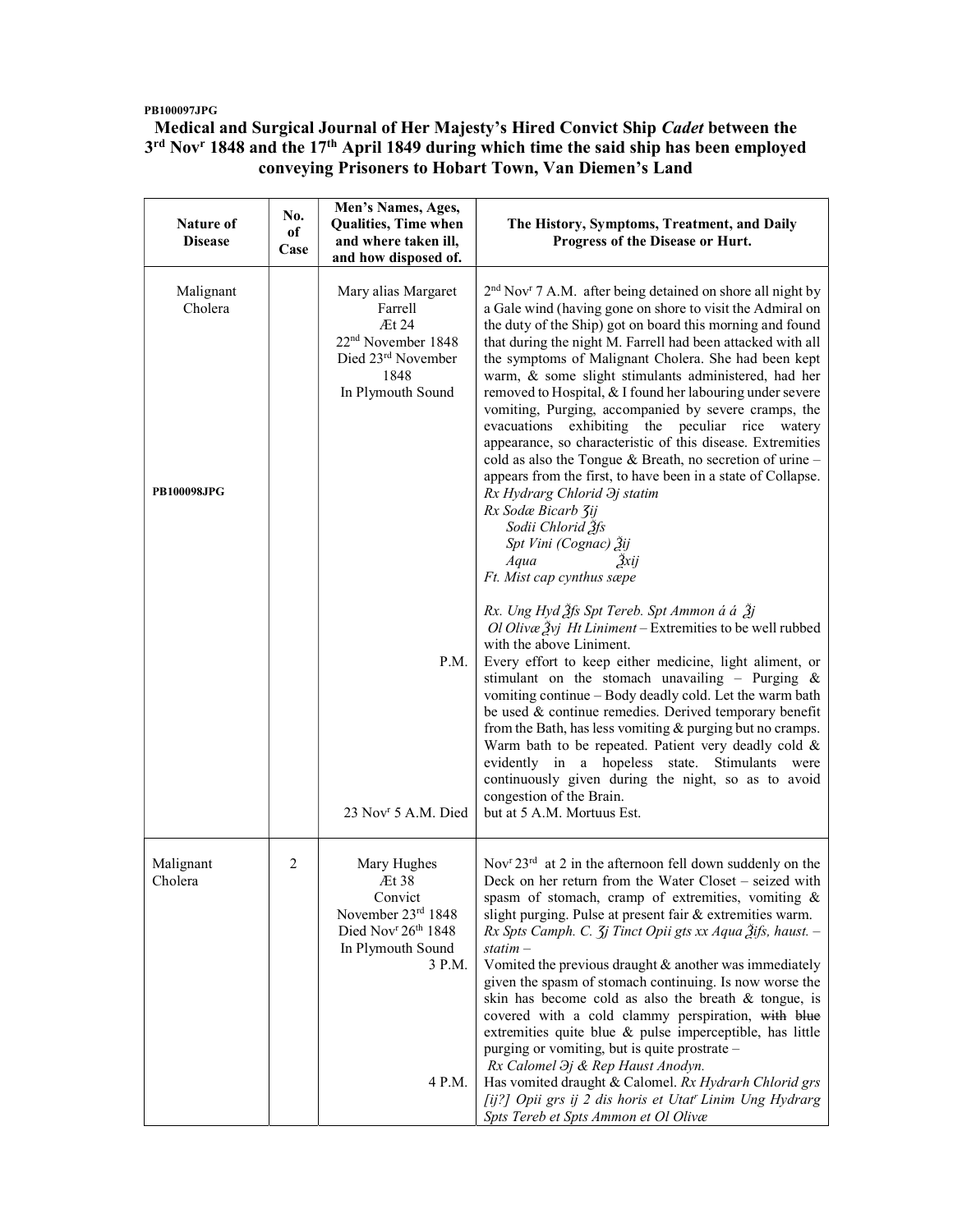| <b>PB100099JPG</b>                |   | 6 P.M<br>7:30.<br>12:30<br>Nov <sup>r</sup> 24<br>Vespere<br>Nov $r$ 25 <sup>th</sup><br>[Note in column]<br>alive or dead?<br>1 P.M.<br>4 P.M.<br>Vespere<br>Nov <sup>r</sup> 26 <sup>th</sup><br>4 P.M.<br>Nov <sup>r</sup> $26th$<br>Died                                                     | Has had no purging but vomiting & Cramps of stomach<br>returned. Chloroform to be administered per Inhalation.<br>Remained for 20 minutes under the influence of the<br>Chloroform, when she awoke $&$ complained only of thirst<br>- has now an alvine evacuation of the rice watery<br>appearance, patient quite sensible & repeatedly asking for<br>a repetition of the inhalation Cont. Pil Hyd et opii.<br>A little cramp having returned another inhalation of<br>Chloroform was given $&$ from this time, to her death there<br>was no return of cramp vomiting or purging.<br>Has slept $\&$ is lying quite tranquil, but in a complete state<br>of collapse - Cont Pil Cal et Liniment. Some weak Brandy<br>& water also occasionally to be given $-$<br>Attended this day by Mr Allen of the R.N. Hospital in<br>conjunction with myself-She continues in the same state,<br>the Calomel has taken no sensible except occasional<br>stimulants to be given.<br>Has slightly rallied, pulse became perceptible &<br>extremities warm - Continue slight stimulants.<br>Still in a state of Collapse $-$ at 9 taken with labour pains<br>& I was now informed from the first time that she was<br>pregnant, on making an examination a Child was found<br>descending by a breech presentation $-11$ - labour<br>$progressing -$<br>Delivered of 7 month old Infant.<br>Uterus & vagina contracting - Placenta not yet thrown off<br>$\&$ patient making strong efforts to resist its extraction –<br>administered an inhalation of Chloroform & safely<br>extracted the Placenta.<br>Still collapsed, continue stimulants<br>Continuing in the same state $-$ Case now evidently<br>hopeless.<br>Gradually sunk and at 4 P.M. mortuus est. |
|-----------------------------------|---|--------------------------------------------------------------------------------------------------------------------------------------------------------------------------------------------------------------------------------------------------------------------------------------------------|---------------------------------------------------------------------------------------------------------------------------------------------------------------------------------------------------------------------------------------------------------------------------------------------------------------------------------------------------------------------------------------------------------------------------------------------------------------------------------------------------------------------------------------------------------------------------------------------------------------------------------------------------------------------------------------------------------------------------------------------------------------------------------------------------------------------------------------------------------------------------------------------------------------------------------------------------------------------------------------------------------------------------------------------------------------------------------------------------------------------------------------------------------------------------------------------------------------------------------------------------------------------------------------------------------------------------------------------------------------------------------------------------------------------------------------------------------------------------------------------------------------------------------------------------------------------------------------------------------------------------------------------------------------------------------------------------------------------------------------------------|
| <b>PB100100JPG</b><br>Melancholia | 3 | Ann Wheatcroft<br>Æt 38 Convict<br>Gradually fell into a<br>state of melancholia &<br>remorse & died<br>Dec <sup>r</sup> 3rd 1848<br>In Plymouth Sound.<br>Ther crime was starvation and<br>extremely cruel treatment to<br>her step children resulting in<br>the death of a 10-year-old<br>boy. | Of this case only a slight history can be given, as it admits<br>of no detail no bodily disease ever exhibited itself – this<br>woman came on board Nov <sup>r</sup> 4 <sup>th</sup> in good health. She was<br>transported for a heinous $\&$ cruel offence, $\&$ her mind<br>appears to have been greatly affect by the rough weather<br>experienced in coming down the channel - my attention<br>was first called to her Nov <sup>r</sup> 16 <sup>th</sup> when she stated herself to<br>be ill, but could give no symptoms, & said it was<br>something internal, however all her functioning appeared<br>natural. She gradually fell into dirty habits, for which on<br>being reprimanded she promised amendment, finding her<br>mind diseased I directed the attention of the Minister to<br>her and to him she made some disclosures that he did not<br>feel called on to impart. Towards the close of her life some<br>slight Tympanic symptoms appeared, when some<br>Calomel & Opium were given & the catheter used. Slight<br>delirium appeared shortly before her death, when the case<br>was treated as one of delirium Tremens, she gradually<br>sank & died on the 3 <sup>rd</sup> Dec <sup>r</sup> . the Ministers evidence<br>convincing the Coroner that her disease was mental he<br>thought it unnecessary to order an examination of the<br>Body.                                                                                                                                                                                                                                                                                                                                                                             |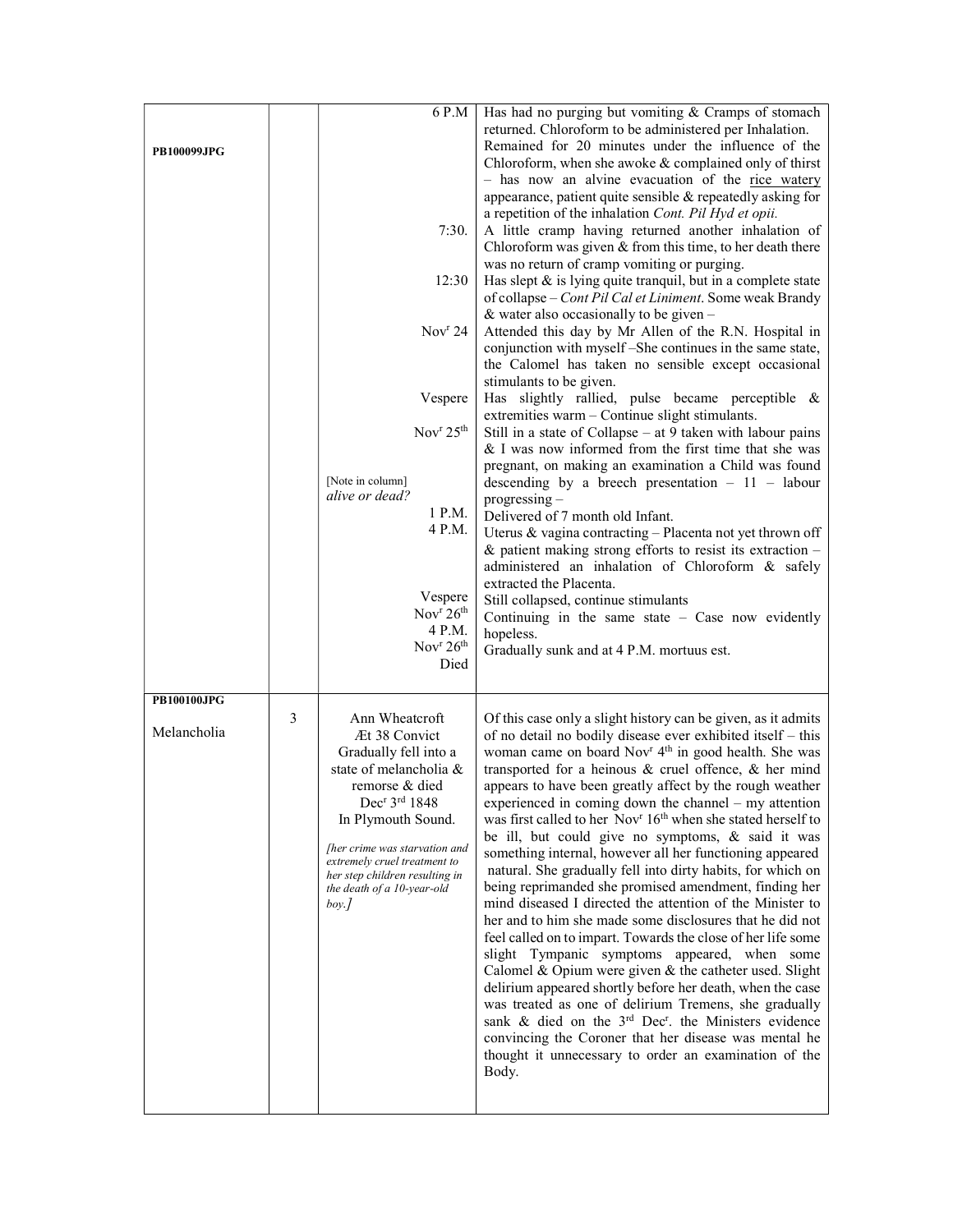| Cholerine<br><sub>or</sub><br>Choleraic<br>Diarrhœa<br><b>PB100101JPG</b> | 4 | <b>Eleanor Watkins</b><br>Æt Convict<br>Nov <sup>r</sup> 24 <sup>th</sup><br>Plymouth Sound<br>Dec <sup>r</sup> 13 <sup>th</sup> 1848<br>Discharged Cured.<br>Nov $r$ 25 <sup>th</sup><br>Vespere<br>Nov $r$ 26 <sup>th</sup><br>Vespere<br>Nov <sup>r</sup> 27<br>Nov <sup>r</sup> 27 <sup>th</sup><br>Dec <sup>r</sup> 13 <sup>th</sup><br>Discharged Cured | Nov <sup>r</sup> 24. seized with severe vomiting & purging, with<br>cramps of the legs. Pulse small evacuations fæcal, tho<br>unnatural, & not consisting of the serum of the blood.<br>Hydr Chlorid gr x Opii gr ij<br>Immediately rejected pill. Rep Pil 2dis horis<br>Vespere still vomiting & occasional purging Cont. Pil Cal<br>et Haust Efferves.<br>Less Purging but vomiting incessant Rx Hydr Chloris 3fs<br>Calomel failed in acting as a sedative - A mustard poultice<br>to stomach, & when taken off a rag dipped in Laudanum<br>to be applied.<br>Still purging of fæcal matter $&$ vomiting – R. Purgative<br>Enema to be given, & a blister applied to Epigastrium.<br>Less purging, but a constant urging & bringing up small<br>quantity of bile.<br>Rx. Haust Emetic<br>In same state Repet Enemata Purgans et cont pil Hydrary<br>Mouth a little touched less purging, but still occasional<br>vomiting - Haust Efferves - et Rep' Emp. Lyttæ Epigast.<br>Gradually improving only occasional vomiting -<br>Cont Haust Efferves.<br>Continued weak for some time, & was discharged Cured<br>Dec <sup>r</sup> 13 <sup>th</sup> 1848 |
|---------------------------------------------------------------------------|---|---------------------------------------------------------------------------------------------------------------------------------------------------------------------------------------------------------------------------------------------------------------------------------------------------------------------------------------------------------------|---------------------------------------------------------------------------------------------------------------------------------------------------------------------------------------------------------------------------------------------------------------------------------------------------------------------------------------------------------------------------------------------------------------------------------------------------------------------------------------------------------------------------------------------------------------------------------------------------------------------------------------------------------------------------------------------------------------------------------------------------------------------------------------------------------------------------------------------------------------------------------------------------------------------------------------------------------------------------------------------------------------------------------------------------------------------------------------------------------------------------------------------------------|
| Fever Mesenterica                                                         | 5 | Eliz. Rackum<br>Æt. Convicts child<br>Dec <sup>r</sup> 1st<br>Died<br>Dec <sup>r</sup> 6 <sup>th</sup> 1848<br>In<br>Plymouth Sound<br>Dec <sup>r</sup> 3rd<br>Dec <sup>r</sup> 6 <sup>th</sup> Died                                                                                                                                                          | Has frequent diarrhœa, of offensive matter, the child is of<br>a very scrofulous, rickety appearance, & has also<br>malformation of the bones of the chest, the appetite is<br>good – but the abdomen is tumid.<br>Rx Hydra Submur g' j Rhei Pulv g' v.<br>Dec <sup>r</sup> 1 <sup>st</sup> Was purged but Diarrhœa continues Rx. Hydr<br>Chlorid g' ij Opii gr ij in pil xij cap j ter dei<br>Dec <sup>r</sup> 2 <sup>nd</sup> Child in same state Cont <sup>r</sup> pil, et Habeat Mist<br>Cretæ cum Tinct Catechu pro re nata.<br>Has less purging but the glands of the abdomen are too<br>diseased for medicine to be of any avail, a nourishing diet<br>& the Chalk mixture when necessary -<br>Gradually became exhausted & died this day                                                                                                                                                                                                                                                                                                                                                                                                        |
| Malignant<br>Cholera (The<br>Reactive Fever)<br><b>PB100102JPG</b>        | 6 | Sarah Prosser<br>Æt. 30 Convict<br>Nov <sup>r</sup> 30 <sup>th</sup> 1848<br>Died of the Reactive<br>Fever subsequent to the<br>Cholera Dec <sup>r</sup> 1848<br>Plymouth Sound<br>12 P.M<br>Dec <sup>r</sup> 1 <sup>st</sup> .                                                                                                                               | Has been attending on the sick during the late illness,<br>complains at 10 this morning of diarrhœa & took a dose<br>of Chalk mixture which stopped the diarrhœa. At 3 P.M.<br>again attacked with violent purging & vomiting, with<br>great prostration of strength -<br>Rx. Calomel gr xij Opii gr ij et Habeat Haust Efferves.<br>Retained the pill, & several effervescent draughts.<br>6:30 P.M. Vomiting & purging returned, pulse became<br>imperceptible eyes sunk extremities cold slight cramps,<br>Tongue & breath cold - Ejecta consisting of the serum of<br>the blood.<br>6: 30 continued - Cataplasm Sinapis Epigast -<br>Rx Hydrarg Chlorid $\partial j$ et contin' Haust Efferves -<br>Retained the Calomel & draughts purging slight but of the<br>same nature - continue effervescing draughts.<br>Passed a tolerable night, & took & retained the draughts -<br>Has still some scanty Cholera stools. Pulse improved &<br>extremities became warmer, countenance still ghastly.                                                                                                                                                     |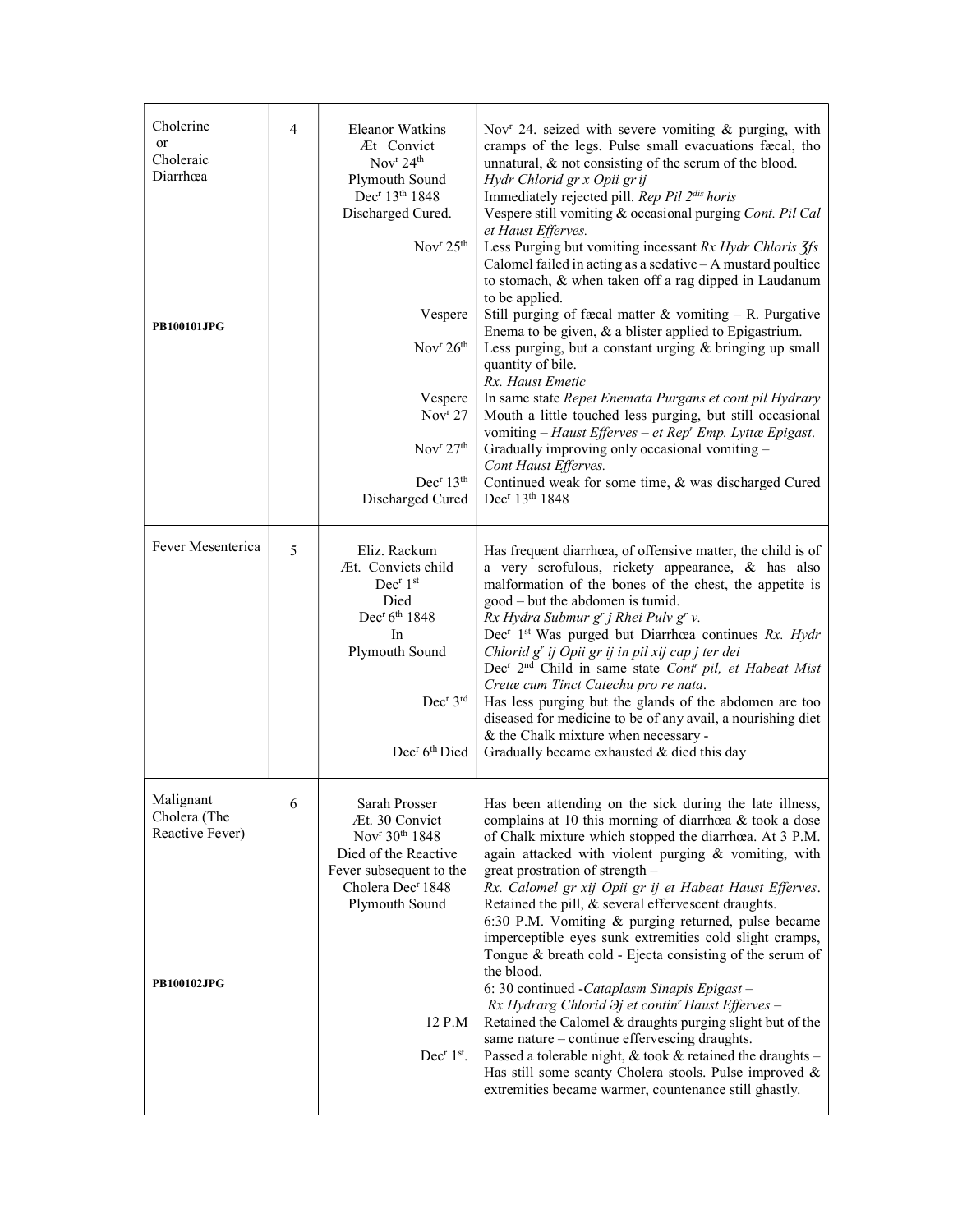|                                  |   |                                                                                         | Cont". Haust Efferves - et Inj. Enema Anodyne cum Tinct                                                       |
|----------------------------------|---|-----------------------------------------------------------------------------------------|---------------------------------------------------------------------------------------------------------------|
|                                  |   | Vespere                                                                                 | Opii m XL et repet <sup>r</sup> si opus sit.<br>Takes & retains draughts, is decidedly better, stools less    |
|                                  |   |                                                                                         | & of a healthier character Cont <sup>r</sup> medicament                                                       |
|                                  |   | Dec <sup>r</sup> 2 <sup>nd</sup>                                                        | Passed a good night has only watery purging. Haust et                                                         |
|                                  |   |                                                                                         | Mist Cretæ p.r.n.                                                                                             |
|                                  |   | Vesp <sup>e</sup>                                                                       | No change, less purging -                                                                                     |
|                                  |   | Dec <sup>r</sup> 3rd                                                                    | Pulse risen & rather frequent, no cholera, eyes rather                                                        |
|                                  |   |                                                                                         | suffused - no headache or pain anywhere, mind much<br>depressed. Cont. Haust Efferves                         |
|                                  |   | Dec <sup>r</sup> 4 <sup>th</sup>                                                        | At 12:30 last night awoke from a sound sleep, sat up in                                                       |
|                                  |   |                                                                                         | Bed & attempted to get out, eyes wild, pulse full, violent                                                    |
|                                  |   |                                                                                         | in temper – Hab Antimon Tart. $gr$ ij.                                                                        |
|                                  |   |                                                                                         | Mustard Plaster to neck, & cold douche to head, - no                                                          |
|                                  |   |                                                                                         | vomiting Emetic repeated.                                                                                     |
|                                  |   |                                                                                         | Morning, has vomited & been kept nauseated, & some                                                            |
|                                  |   |                                                                                         | leeches having been procured a Dozen were applied to the                                                      |
|                                  |   |                                                                                         | temples. Rx Pil Cal et Ant 3 tis horis et Inj" Enema Purg<br>cum Ol. Tiglii Croton gts iij                    |
|                                  |   | Vespere                                                                                 | Been briskly purged, leeches bled well, but still suffering                                                   |
|                                  |   |                                                                                         | from the head, <i>Emp Lyttæ Nuche</i> head shaved & cold                                                      |
|                                  |   |                                                                                         | douche. Continue injections.                                                                                  |
|                                  |   | Dec <sup>r</sup> 5 <sup>th</sup>                                                        | Slept well & appeared better, but again attacked to the                                                       |
|                                  |   |                                                                                         | head at morning -pulse low, cont medicament.                                                                  |
|                                  |   | Vespere                                                                                 | Blister running well freely purged & more conscious                                                           |
|                                  |   | Dec <sup>r</sup> 6 <sup>th</sup>                                                        | Gradually sinking, is unconscious $\&$ is labouring under                                                     |
|                                  |   |                                                                                         | profuse menorrhagia, smell became cadaverous - the                                                            |
|                                  |   | Vespere Dec <sup>r</sup> 6 <sup>th</sup>                                                | Catheter used -<br>Moribund                                                                                   |
|                                  |   | Dec <sup>r</sup> 7 <sup>th</sup>                                                        | 3 A.M. Died.                                                                                                  |
|                                  |   |                                                                                         |                                                                                                               |
|                                  |   |                                                                                         |                                                                                                               |
| PB100103JPG                      |   |                                                                                         |                                                                                                               |
|                                  | 7 | Mary Ann Jones                                                                          | States that she has been more or less ailing since                                                            |
| Bronchitis &<br>General Debility |   | Æt. 34 Convict                                                                          | embarkation & has had catarrh & diarrhœa, now                                                                 |
|                                  |   | Dec <sup>r</sup> 16 <sup>th</sup> at Sea<br>Died Dec <sup>r</sup> 27 <sup>th</sup> 1848 | complains of cough with free mucus expectoration, chest                                                       |
|                                  |   | at                                                                                      | dull on percussion, has bad appetite & of a bad<br>constitution the result of a previous life of debauchery & |
|                                  |   | Sea                                                                                     | disease – seems indeed now labouring under general                                                            |
|                                  |   |                                                                                         | debility the result of a worn out constitution, than any                                                      |
|                                  |   |                                                                                         | active disease, the observed Bronchitis, being the only                                                       |
|                                  |   |                                                                                         | prominent symptom. I have classed is as such $-$ Pulse                                                        |
|                                  |   |                                                                                         | small tongue clean B. irregular no pain of chest - but                                                        |
|                                  |   |                                                                                         | complains of a pain of left side of abdomen                                                                   |
|                                  |   |                                                                                         | Rx Tinct Scillæ 3j Spts Ether nit. 3fs Tinct Opii gts x ter                                                   |
|                                  |   |                                                                                         | die cap                                                                                                       |
|                                  |   | Dec <sup>r</sup> 17 <sup>th</sup><br>Dec <sup>r</sup> 19 <sup>th</sup>                  | As yesterday, tho less cough $\&$ pain gone – Cont Haust.                                                     |
|                                  |   | Dec <sup>r</sup> 20 <sup>th</sup>                                                       | Appears a little improving.<br>No complaint, but a little cough & expectoration of mucus                      |
|                                  |   |                                                                                         | but appetite very bad, & often sick, the result of the motion                                                 |
|                                  |   |                                                                                         | of the ship only takes a little wine & water & has diarrhœa.                                                  |
|                                  |   |                                                                                         | Tinct Opii $g^{ts}$ xx Spt $\alpha$ th $\zeta$ j nocte                                                        |
|                                  |   |                                                                                         | Wine & arrow root at intervals                                                                                |
|                                  |   | Dec <sup>r</sup> 21st                                                                   | Very sick, has still cough, & complains of pain of                                                            |
|                                  |   |                                                                                         | stomach. Rx Ext Conii g' iij Pil Hydrarg ij ter die                                                           |
|                                  |   | Dec <sup>r</sup> 22 <sup>nd</sup>                                                       | A little better appetite improving cough less                                                                 |
|                                  |   |                                                                                         | Cont <sup>r</sup> Medicament                                                                                  |
|                                  |   | Dec <sup>r</sup> 23                                                                     | Only complains of Diarrhœa - Mist Cretæ cum Alter.                                                            |
|                                  |   |                                                                                         | Medicament                                                                                                    |
|                                  |   |                                                                                         |                                                                                                               |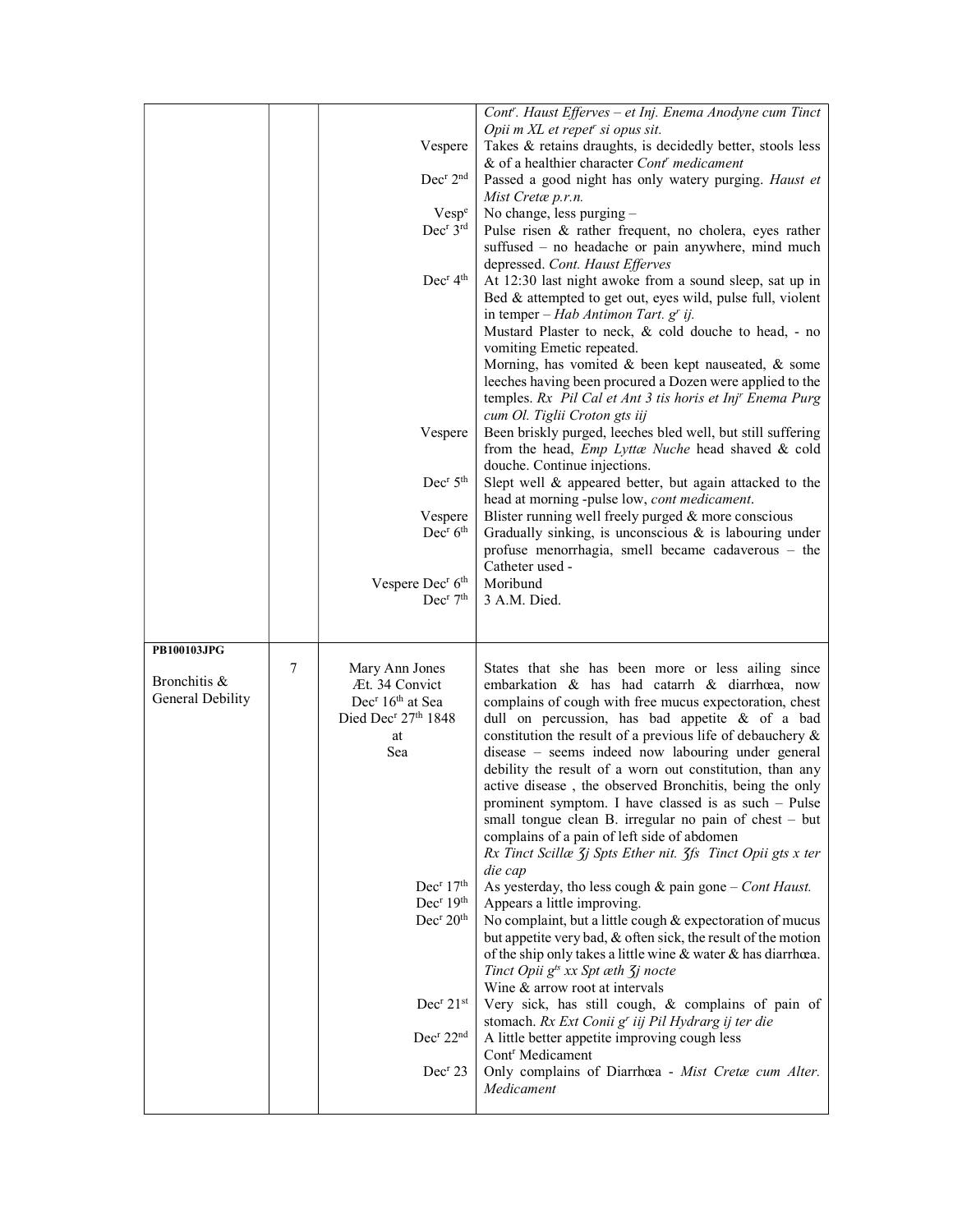|                                 |    | Dec <sup>r</sup> 24<br>Dec <sup>r</sup> 25 <sup>th</sup><br>Dec <sup>r</sup> 26<br>Dec <sup>r</sup> 27 <sup>th</sup><br>Died                                                                                                       | Is suffering much from exhaustion the weather having<br>blown a whole gale lately, no other complaints Cont'<br>Medicam.<br>Worn out by the motion of ship, stomach rejects all food<br>$-$ All medicines & only occasional stimulants & food to<br>be given.<br>Still heavy gales patient sinking from exhaustion, & takes<br>only soup or wine, has passed an involuntary motion.<br>Has gradually sunk & at $11:30$ mortuus est - Immediately<br>after death, the body became covered with thousands of<br>vermin tho none previously could be observed, this & the<br>state of the weather precluded a post mortem examination.                                                                                                                                                                                                                                                                                   |
|---------------------------------|----|------------------------------------------------------------------------------------------------------------------------------------------------------------------------------------------------------------------------------------|-----------------------------------------------------------------------------------------------------------------------------------------------------------------------------------------------------------------------------------------------------------------------------------------------------------------------------------------------------------------------------------------------------------------------------------------------------------------------------------------------------------------------------------------------------------------------------------------------------------------------------------------------------------------------------------------------------------------------------------------------------------------------------------------------------------------------------------------------------------------------------------------------------------------------|
| PB100104JPG<br>Typhus Fever     | 8  | Francis Rackum<br>Æt. 12<br>Son of a Convict taken<br>ill 23 Dec <sup>r</sup> at Sea<br>Died<br>27th of December 1848<br>At<br>Sea<br>Vesp<br>25 <sup>th</sup><br>26<br>27<br>At 5 A.M. Died                                       | Was brought to the Hospital this morning after being<br>allowed to remain all night delirious, by his mother,<br>without her reporting it - Tongue brown $&$ furred, skin<br>dry, pulse very fast, countenance febrile.<br>Rx. Hydrarg Chlorid gr ij Pulv Ant gr iv, 4 tis horis -<br>Rx Liq Ant 3ij Spts æth nit 3ij Aqua Žvj coch 3 tis horis -<br>24 <sup>th</sup> Bowels freely opened, but has become drowsy & half<br>comatose Emp Lyttæ nuchæ - Lotio frigid capiti -<br>Pulv Rhei gr v Potassænit $\partial j$ 4 tis horis<br>Roused by blister seems much better Cont' medic -<br>Again comatose & passed an involuntary motion, $repr$<br>$Emp$ Lyttæ – Applic <sup>r</sup> Emp Sinap Epigast.et Hab Mist x<br>Spts æther nit, et Spts Ammon. p.r.n. Also a little wine<br>occasionally.<br>No amendment - Stimulant occasionally - & mustard<br>cataplasms.<br>Has gradually sunk & at 5 A.M. Mortuus Est. |
| Synochus Fever                  | 9  | Martha Evison<br>Æt Convict<br>Taken ill at Sea the<br>28 Dec <sup>r</sup> 1848<br>Discharged cured the<br>7 <sup>th</sup> January 1849<br>at<br>Sea<br>Vespere<br>Dec <sup>r</sup> 30<br>Jan <sup>y 1st</sup> Discharged<br>Cured | Has pains of head, Back & limbs Tongue white, pulse full<br>& bounding, skin hot, is of a very phlethoric (sic) habit of<br>body. Ft .Venæ Sectio pro viril. et Habeat Mist Ant et<br>Magnes Sulph ad nauseum.<br>Vespere - quite delirious repet <sup>r</sup> Venæ Sectio, cold douche<br>to head & body to be sponged $-$ cont <sup>r</sup> Altera medicament.<br>Dec <sup>r</sup> 29 <sup>th</sup> Passed a tolerable night - & at morning was<br>better at 9 headache returned, with delirium, Pulse again<br>full & bounding - Repet' Venæ Sectio et cont. Mist Ant. -<br>et Lotio frigid capiti-<br>Fever subdued, Bowel free, skin moist no delirium -<br>No complaints or bad symptoms - Mist Selinæ<br>Continued well and discharged cured.                                                                                                                                                                  |
| <b>PB100105JPG</b><br>Diarrhoea | 10 | Jane Whitton<br>Æt 19 Convict<br>Dec <sup>r</sup> 11 <sup>th</sup> 1848<br>Plymouth<br>Discharged cured<br>Dec <sup>r</sup> $21st/48$<br>Plymouth Sound.<br>Vespere                                                                | Dec <sup>r</sup> 11 <sup>th</sup> This was one of those troublesome $\&$ severe<br>diarrhœas so prevalent at the time the Cholera was on<br>board, & perhaps a modification of that disease - Has had<br>Diarrhœa for two days $\&$ taken some remedies - seized<br>now with violent vomiting & purging, with great loss of<br>strength & cold extremities.<br>Rx Hydrarg Chlorid $g^{r}$ x Opii $g^{r}$ ij statim -<br>Vomited the first dose, but retained a second one - Has<br>great thirst – Haust Efferves.<br>Purging stopped but vomiting continues – Rx Calomel $\partial j$                                                                                                                                                                                                                                                                                                                                 |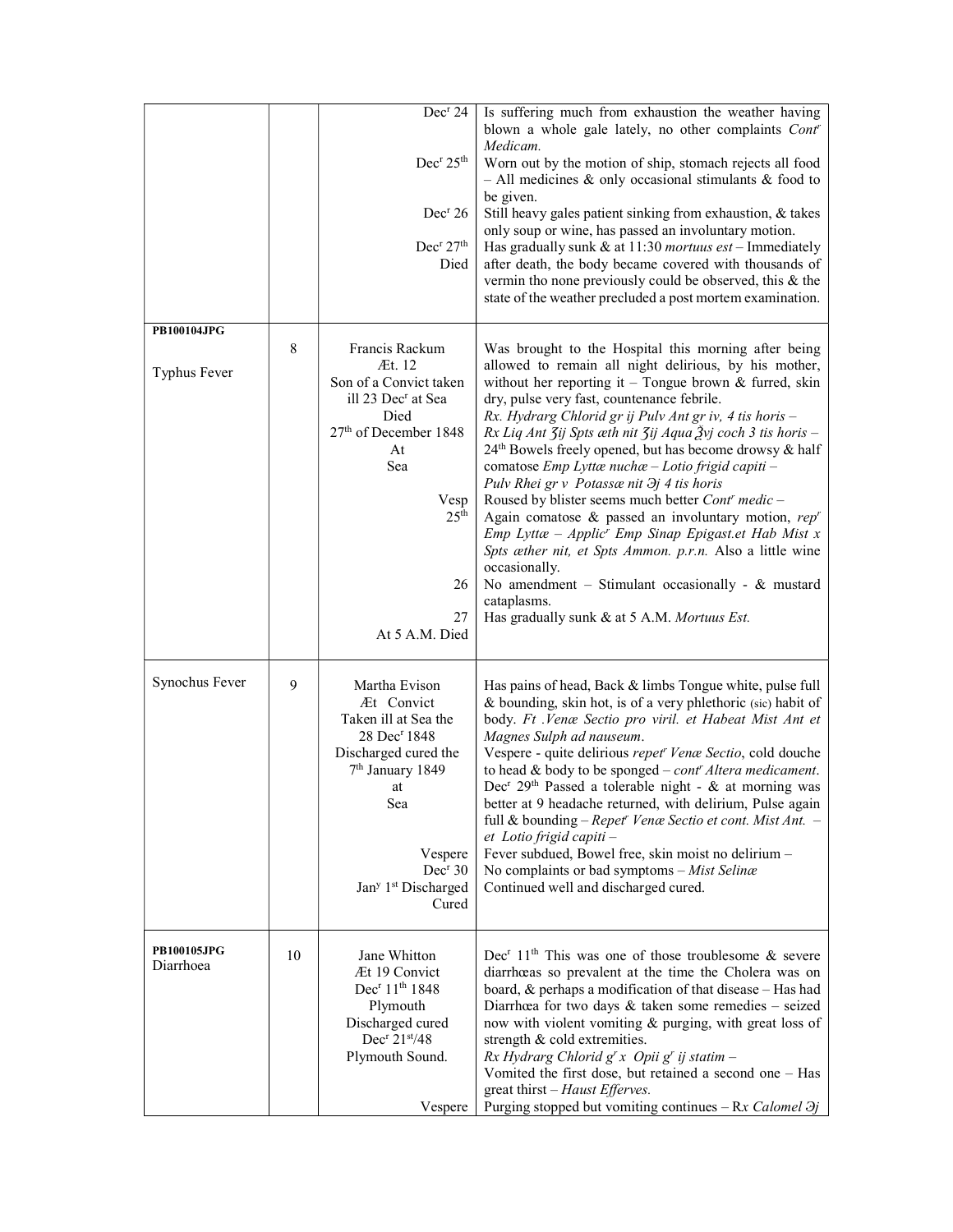|                                  |    | Dec <sup>r</sup> 12 <sup>th</sup><br>Dec <sup>r</sup> 13<br>Dec <sup>r</sup> 14 <sup>th</sup><br>Dec <sup>r</sup> 21 <sup>st</sup> Cured                                                                                                                                      | Applic <sup>r</sup> Emplast Sinapis Epigastrio<br>Calomel checked the vomiting for some time stomach<br>again irritable. Cont' Haust Efferves et rept' Cataplasm.<br>Sinapis<br>Greatly improved, Bowels regular pulse good but has<br>constant severe pain of stomach - Emplast Lyttæ -<br>Pain gone no bad symptoms.<br>Quite well Discharged Cured.                                                                                                                                                                                                                                                                                                                                                                                                                              |
|----------------------------------|----|-------------------------------------------------------------------------------------------------------------------------------------------------------------------------------------------------------------------------------------------------------------------------------|-------------------------------------------------------------------------------------------------------------------------------------------------------------------------------------------------------------------------------------------------------------------------------------------------------------------------------------------------------------------------------------------------------------------------------------------------------------------------------------------------------------------------------------------------------------------------------------------------------------------------------------------------------------------------------------------------------------------------------------------------------------------------------------|
| Ophthalmia                       | 11 | Mary J. Cooke<br>Convict Æt 23<br>Dec <sup>r</sup> $16th$ /48<br>Plymouth<br>Discharged cured<br>Jan <sup>y</sup> 4 <sup>th</sup> / 49<br>At Sea<br>Dec <sup>r</sup> 18 <sup>th</sup><br>Dec <sup>r</sup> 19 <sup>th</sup><br>Dec <sup>r</sup> 25<br>Jan <sup>y</sup> 4 Cured | Has severe inflammation (Conjunctivitis) of both eyes,<br>eyelids swollen, & great exudation of tears, Having<br>leeches on board 6 were applied to each eye & afterwards<br>warm fomentations of Camomile Flowers constantly<br>continued. -<br>Dec <sup>r</sup> 17 <sup>th</sup> Eyes relieved continue fomentations & take<br>Salines-<br>Eyes worse, the eyelids everted $&$ all the inflamed vessels<br>divided down to the Sclerotic & incisions made in the lids.<br>Much relieved, a Blister to each Temple.<br>Eyes greatly relieved, Rx Argent Nitrat g <sup>rs</sup> vj Aquæ Žij fs<br>T'. Collyrium, bis die utat<br>Only chronic Inflammation remaining Collyrium to be<br>changed for one of Sulphate of Copper. -<br>Eyes quite well, & clear -<br>Discharged Cured. |
| <b>PB100106JPG</b><br>Pleurodyne | 12 | Jean Bannerman<br>Æt 22 Convict<br>Taken ill<br>Dec <sup>r</sup> $19th / 48$<br>Discharged cured<br>January 1st 1849<br>At Sea<br>Dec <sup>r</sup> 22<br>Dec <sup>r</sup> 23<br>Dec <sup>r</sup> 24<br>Dec <sup>r</sup> 26<br>January 1st Cured                               | Has had slight Catarrh lately, was now suddenly taken<br>faint, & complains of Pain & difficulty of breathing - $\&$<br>has tenderness of Epigastrium apparently muscular &<br>Hysterical - Sol Ant Tart ad nauseum<br>Dec <sup>r</sup> 20 Been nauseated & vomited all pain & tenderness<br>relieved Cont <sup>r</sup> Solut Ant.<br>Dec <sup>r</sup> 21 <sup>st</sup> Still complaining of same pain – but tongue quite<br>clean & pulse natural - Cont Mist. -<br>Little complaints<br>Pain again in chest & Epigastrium, skin dry, Pulse a little<br>accelerated, Tho not quite convinced of its necessity,<br>Some blood was taken, & a blister applied-<br>Much better, Cont <sup>r</sup> Mist Antimonialis-<br>No complaint<br>Quite well discharged Cured.                  |
| Cholerine                        | 13 | Mary Smith<br>Æt 21 Convict<br>Taken ill<br>November 26 <sup>th</sup> /48<br>Plymouth<br>Discharged Cured<br>December 4th 1848<br>Plymouth Sound<br>Nov <sup>r</sup> 27<br>Vespere                                                                                            | Suddenly seized with violent vomiting & purging, with<br>great prostration of strength, nearly imperceptible pulse,<br>$\&$ cold extremities, ejecta watery $\&$ mucus but not the true<br>Cholera evacuation – Hydrarg Chlorid g <sup>r</sup> v Opii g <sup>r</sup> j 2 dis<br>horis-<br>Vespere stomach continues to reject all remedies<br>Rx Emplast Sinapis Epigast Habeat Cal. Hy cum Haust et<br>Tinct Opii et Sp <sup>ts</sup> Lavand C.<br>Passed a tolerable night no vomiting in the early part, but<br>vomiting & recurred towards morning, extremities are<br>however warmer - Rep Pil Cal et Opii cum Haust Lavand<br>et Rep' Cataplasma Sinapis<br>Is improving only occasional vomiting Cont' Med.                                                                  |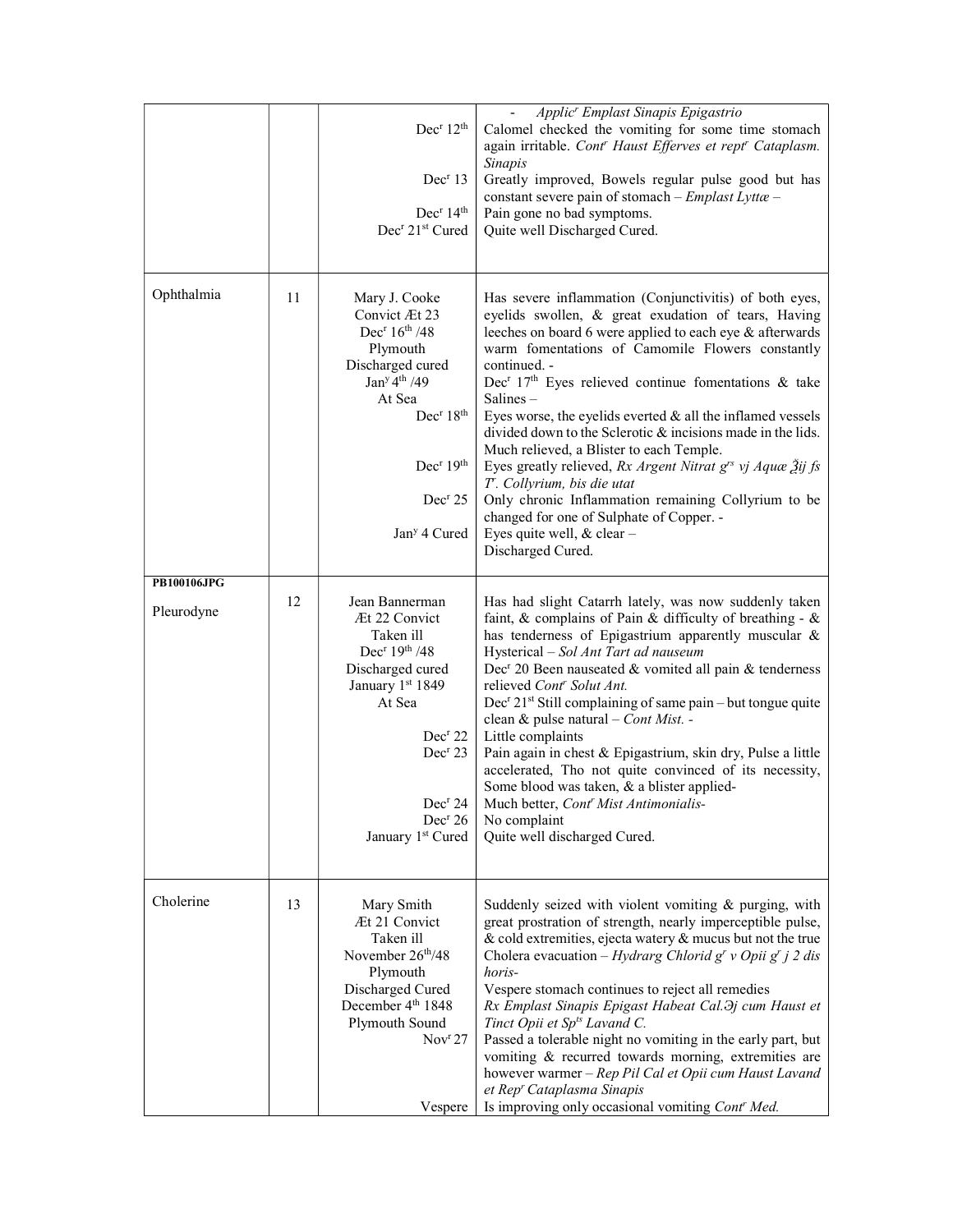|                             |    | $\overline{\text{Nov}}$ <sup>r</sup> 28<br>Nov <sup>r</sup> 30<br>Dec <sup>r</sup> 4 <sup>th</sup> Cured    | Mouth not sore but disease abating Cont' Medic.<br>Free from disease<br>Well discharged Cured                                                                                                                                                                                                                                                                                                                                                                                                     |
|-----------------------------|----|-------------------------------------------------------------------------------------------------------------|---------------------------------------------------------------------------------------------------------------------------------------------------------------------------------------------------------------------------------------------------------------------------------------------------------------------------------------------------------------------------------------------------------------------------------------------------------------------------------------------------|
| <b>PB100107JPG</b>          | 14 | Caroline Johnson                                                                                            | Is of a very full phlethoric (sic) habit of Body, complains                                                                                                                                                                                                                                                                                                                                                                                                                                       |
| Synochus<br>(Bilious) Fever |    | Æt 28 Convict<br>at Sea<br>December 30 <sup>th</sup> /48<br>Discharged Cured<br>January 10th 1848<br>at Sea | of great pain of head, Back & limbs. Pulse full &<br>bounding. Tongue white skin hot and dry bowels confined<br>HJ. Venæ Sectio pro viril et postea Habeat pil Hydrarg<br>Chlorid et Pulv Ant., et postea Mist Magnes Sulph cum<br>Antim Tart-<br>December 31 <sup>st</sup> Less fever but Bowels not opened. Rept <sup>r</sup><br>Pil Calom et Hab Pulv Seidlirtz [Seidlitz] sæpe<br>Vespere has had Bilious vomiting, but no motion of<br>Bowels, repet pil cum Ol. Tiglii Croton $g^{rs}$ ij - |
|                             |    | January 1st                                                                                                 | Had severe spasm of stomach during the night $\&$ a<br>stimulant & anodyne draught was given & a purgative<br>enema administered contains Croton oil - The Bowels<br>have been opened, & has less fever $-$ contr pil sal. st Haust<br>Salinæ.                                                                                                                                                                                                                                                    |
|                             |    | January 2 <sup>nd</sup><br>January 3rd<br>January 4 <sup>th</sup>                                           | Bowels free cont <sup>r</sup> Mist Antim.<br>No fever $\&$ improving Cont Medic -<br>Bowels again not free, & stomach rejected two purgative<br>draughts & has again bilious fever. Inject Enema purg -                                                                                                                                                                                                                                                                                           |
|                             |    | Jan <sup>y</sup> 5                                                                                          | Better, Habeat pil Coloc C et Hydrarg Chlorid -                                                                                                                                                                                                                                                                                                                                                                                                                                                   |
|                             |    | Jan <sup>y</sup> 6 <sup>th</sup>                                                                            | Bowels free but still occasional bilious vomiting.<br>Hab Haust Efferves cum Magnes Sulph ter die -                                                                                                                                                                                                                                                                                                                                                                                               |
|                             |    | Jan <sup>y</sup> 7 <sup>th</sup>                                                                            | Bowels free, no fever, no bilious vomiting                                                                                                                                                                                                                                                                                                                                                                                                                                                        |
|                             |    | Jan <sup>y 8th</sup>                                                                                        | Contin' Haust Seideitz cum Magnes Sulph.<br>No complaints                                                                                                                                                                                                                                                                                                                                                                                                                                         |
|                             |    | Jan <sup>y</sup> 10 <sup>th</sup> Cured                                                                     | Quite well discharged Cured.                                                                                                                                                                                                                                                                                                                                                                                                                                                                      |
| <b>PB100108JPG</b>          |    |                                                                                                             | Jan <sup>y</sup> 7 <sup>th</sup> Complains of pain of head back & limbs, skin a                                                                                                                                                                                                                                                                                                                                                                                                                   |
| Synochus                    | 15 | Catherine Drummond<br>Æt 40 Convict                                                                         | little dry, tongue moderately clean, Pulse only a little<br>accelerated Habeat Mistura ex Magnesia Sulphat et                                                                                                                                                                                                                                                                                                                                                                                     |
|                             |    | Taken ill                                                                                                   | Antimon Tart – ter die –                                                                                                                                                                                                                                                                                                                                                                                                                                                                          |
|                             |    | January 7 <sup>th</sup><br>at Sea                                                                           | January 8 <sup>th</sup> - Skin moister & less headache. Cont <sup>r</sup> Mist.<br>Salinæ                                                                                                                                                                                                                                                                                                                                                                                                         |
|                             |    | Discharged                                                                                                  | Jan <sup>y 9th</sup> Not so well, more fever & bilious Rx Mist Ant ad                                                                                                                                                                                                                                                                                                                                                                                                                             |
|                             |    | Cured<br>January 18th 1849                                                                                  | nauseum-<br>Vespere. Has more headache, strength prostrated, & has                                                                                                                                                                                                                                                                                                                                                                                                                                |
|                             |    | at Sea                                                                                                      | slight delirium, Bowels are regular, & skin cool,<br>symptoms rather Typhoid, is rather of a debilitated habit<br>of body-                                                                                                                                                                                                                                                                                                                                                                        |
|                             |    |                                                                                                             | Ommite Mist Antimon et Habeat Mist ex Spts. æther Nit<br>Potassæ Nitralis, Spts Ammon C. et Spts Lavandulæ 2dis<br>horis - Applicet" Lotio Frigid Capiti                                                                                                                                                                                                                                                                                                                                          |
|                             |    | January 10th                                                                                                | Passed a good night & going on favourably.                                                                                                                                                                                                                                                                                                                                                                                                                                                        |
|                             |    | January 11 <sup>th</sup>                                                                                    | Going on well but Bowels have not lately been opened-<br>Habeat Mist ex Pulv. Rhei, Magnes Carb. et Magnes<br>$Sulphat -$                                                                                                                                                                                                                                                                                                                                                                         |
|                             |    | January 12th                                                                                                | Bowels well opened & has no bad symptoms -<br>All fever gone, & complaining only of great weakness.                                                                                                                                                                                                                                                                                                                                                                                               |
|                             |    | 13 <sup>th</sup>                                                                                            | Habeat Quinæ Disulph gr ij Vini Rubri Žij bis die -                                                                                                                                                                                                                                                                                                                                                                                                                                               |
|                             |    | 14                                                                                                          | Better appetite bad. Habeat Mist ex Infus Cort Aurant,<br>Liquer Quassæ et Quinæ Disulph                                                                                                                                                                                                                                                                                                                                                                                                          |
|                             |    |                                                                                                             | Appetite improving                                                                                                                                                                                                                                                                                                                                                                                                                                                                                |
|                             |    | 15<br>16                                                                                                    | Improving<br>Much stronger appetite good                                                                                                                                                                                                                                                                                                                                                                                                                                                          |
|                             |    | $18^{\rm th}$ Cured                                                                                         | Discharged cured                                                                                                                                                                                                                                                                                                                                                                                                                                                                                  |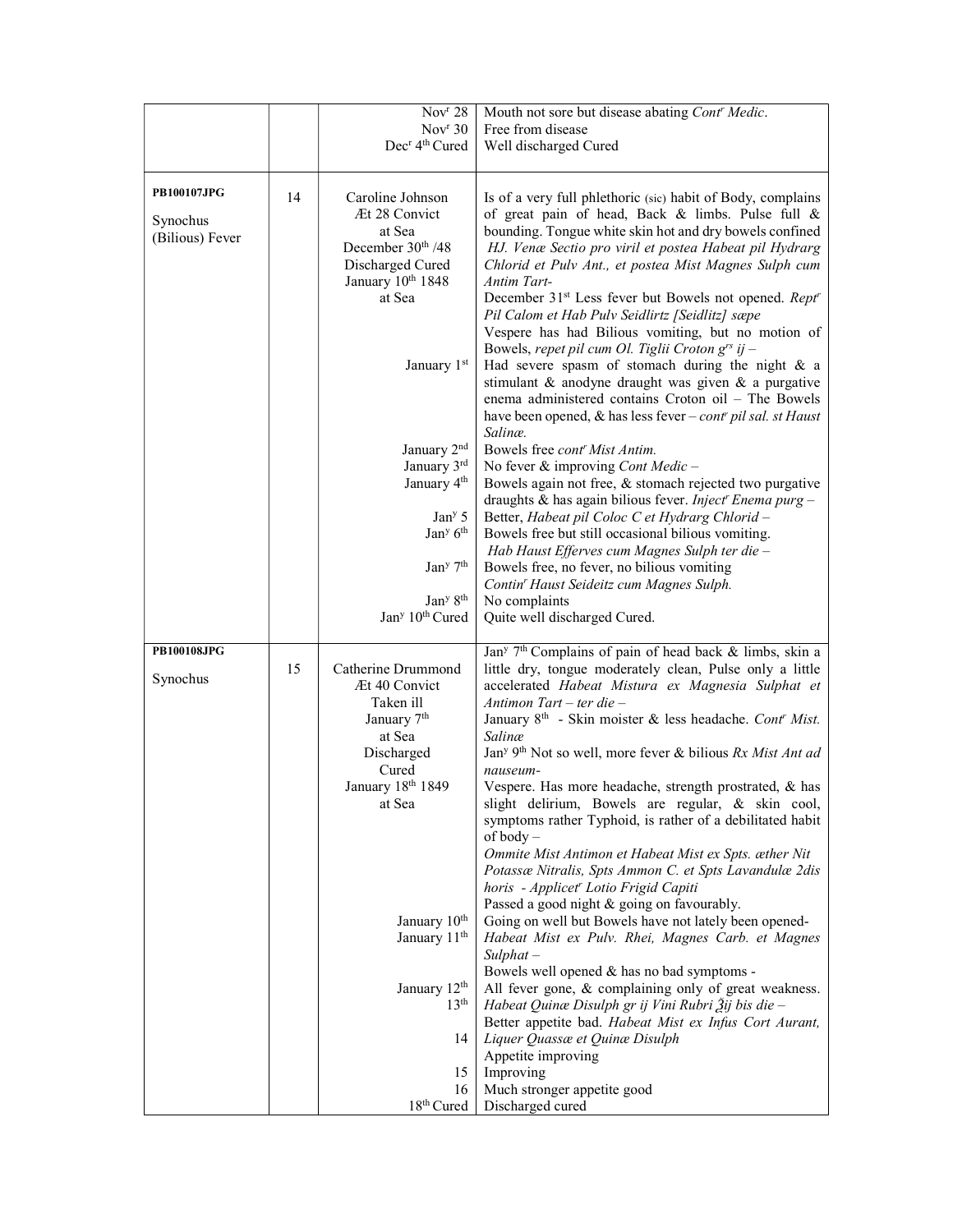| <b>PB100109JPG</b>                         |    |                                                                                                                                                                                                                                                                                                                                                                                                                                                                |                                                                                                                                                                                                                                                                                                                                                                                                                                                                                                                                                                                                                                                                                                                                                                                                                                                                                                                                                                                                                                                                                                                                                                                                                                                                                                                                                                                                                                                                                                                                                                 |
|--------------------------------------------|----|----------------------------------------------------------------------------------------------------------------------------------------------------------------------------------------------------------------------------------------------------------------------------------------------------------------------------------------------------------------------------------------------------------------------------------------------------------------|-----------------------------------------------------------------------------------------------------------------------------------------------------------------------------------------------------------------------------------------------------------------------------------------------------------------------------------------------------------------------------------------------------------------------------------------------------------------------------------------------------------------------------------------------------------------------------------------------------------------------------------------------------------------------------------------------------------------------------------------------------------------------------------------------------------------------------------------------------------------------------------------------------------------------------------------------------------------------------------------------------------------------------------------------------------------------------------------------------------------------------------------------------------------------------------------------------------------------------------------------------------------------------------------------------------------------------------------------------------------------------------------------------------------------------------------------------------------------------------------------------------------------------------------------------------------|
| Dyspepsia                                  | 16 | Isobel McDougal<br>Æt 40 Convict<br>at Sea<br>January 2 <sup>nd</sup><br>Discharged<br>Cured<br>Feb <sup>y</sup> 4 <sup>th</sup> 1849<br>at Sea<br>Jan <sup>y</sup> 4 <sup>th</sup><br>Jan <sup>y</sup> 5 <sup>th</sup><br>Jan <sup>y</sup> 6 <sup>th</sup><br>10<br>January 12<br>Jan <sup>y</sup> 16 <sup>th</sup><br>Jan <sup>y</sup> 19 <sup>th</sup><br>$\epsilon$ $\epsilon$<br>25<br>Feb <sup>y</sup> 4 <sup>th</sup><br>Cured                          | Isobel McDougal is a weak woman & one who has<br>suffered from much previous illness; & also lately from<br>sea sickness. Has bad appetite, tongue foul, breath fœtid<br>bowels confined. Habeat Haust, ex Pulv Rhei et Pulv<br>Jalapa.<br>Jan <sup>y 3rd</sup> Vomited the draught yesterday, now states that her<br>bowels have not been opened for neary a fortnight. Injectr<br>Enema Purgan<br>Bowels slightly opened, stomach very weak & still rejects<br>purgatives - Repet <sup>r</sup> Enema Purg -<br>Bowels only again once moved but stomach is quiet<br>Rx. Hydrarg Chlorid gr iv Ext'. Coloc C. grs ij in pil ij<br>Bowels freely acted on & better - appetite bad. Pulv Rhei<br>grs x Tinct Rhei Žij Aquæ Žj Ft Haust.<br>Appetite a little improved - Hab Mist Infus Quassiae et<br>Quinæ Disulph bis die-<br>Bowels again obstinate, liver torpid. Pil Hydrarg $g^{rs}$ v<br>nocte. Cont' Mist Rhei cim Magnes Sulph 3ij<br>Improving – Cont' Mist Rhei et pil nocte et Mistur Tonica<br>Mouth a little touched $\&$ purgatives now act on the<br>Bowels appetite improving - Cont' Medica<br>Much better but sleeps indifferently, omitte pil Hydrarg et<br>Habeat pil Extract Hyoscyami nocte. Continued to<br>improve had a good appetite & got strong.<br>Discharged Cured<br>Feb <sup>y</sup> 4 <sup>th</sup>                                                                                                                                                                                                                            |
|                                            |    |                                                                                                                                                                                                                                                                                                                                                                                                                                                                |                                                                                                                                                                                                                                                                                                                                                                                                                                                                                                                                                                                                                                                                                                                                                                                                                                                                                                                                                                                                                                                                                                                                                                                                                                                                                                                                                                                                                                                                                                                                                                 |
| PB100110JPG<br>Synochus<br>(Bilious) Fever | 17 | Ann Parks<br>Æt 19 Convict<br>taken ill at Sea<br>January 17th<br>Discharged<br>Cured<br>Feb <sup>y</sup> 11 <sup>th</sup> /49<br>at Sea<br>Jan <sup>y</sup> 21st<br>Jan <sup>y</sup> 22 <sup>nd</sup><br>Jan <sup>y</sup> 23rd<br>Jan <sup>y</sup> 24<br>Jan <sup>y</sup> 25 <sup>th</sup><br>Jan <sup>y</sup> 26 <sup>th</sup><br>Jan <sup>y</sup> 27<br>Feb <sup>y</sup> 2 <sup>nd</sup><br>Feb <sup>y</sup> 3rd<br>Feb <sup>y</sup> 11 <sup>th</sup> Cured | Has pains of head back & loins with a hot dry skin white<br>tongue & full pulse. Rx. Hydrarg Chlorid g' ij Pulv<br>Antimon g' iv tertis horis et Habeat Mistur Salinæ<br>January 18 <sup>th</sup> Still a good deal of Fever skin very hot &<br>bowels confined. Cold affusion et Habeat Pulv Jalapa C<br>3fs et Cont Mist Salin cum Ant Tart.<br>Jan <sup>y</sup> 19th Bowels free less fever Cont Mist Salin cum Ant.<br>Jan <sup>y</sup> 20 <sup>th</sup> More fever today - repeat cold offusion, et<br>Habeat Pulv Rhei g' x Potassæ Nit $\partial j$ ter die.<br>Tongue cleaner & less fever. Cont' medicament<br>Tongue cleaner. Bowles not sufficiently free Habeat<br>Haust Purgans.<br>Very febrile, stomach exhausting itself with ineffectual -<br>bilious vomiting-<br>Rx Pulv Ipecac $\partial j$ Antimon Potass Tart g' ij F' Emetic<br>Is better but has again a recurrence of Bilious vomiting.<br>Rep' Haust Emetic.<br>Less Fever Tongue cleaner bowels free no vomiting Cont'<br>Pulv Rhei et Potass Nit.<br>Somewhat better, but has pain at pit of stomach & bilious<br>nausea & vomiting. Rep' Emetic<br>Vomited much bile, Tongue clean & no fever-<br><b>Cont Mist Saline</b><br>Was nearly well till to day now complaining of pain of<br>right side increased by raising the arm.<br>Rx Hydrarg Chlorid gr vj et postea Haust ex Infus Sennæ<br>et Magnes Sulphat<br>Freely purged of Bile & pain of side gone- no<br>unfavourable symptoms afterwards shewed itself & she<br>was discharged Cured Feb <sup>y</sup> 11 <sup>th</sup> |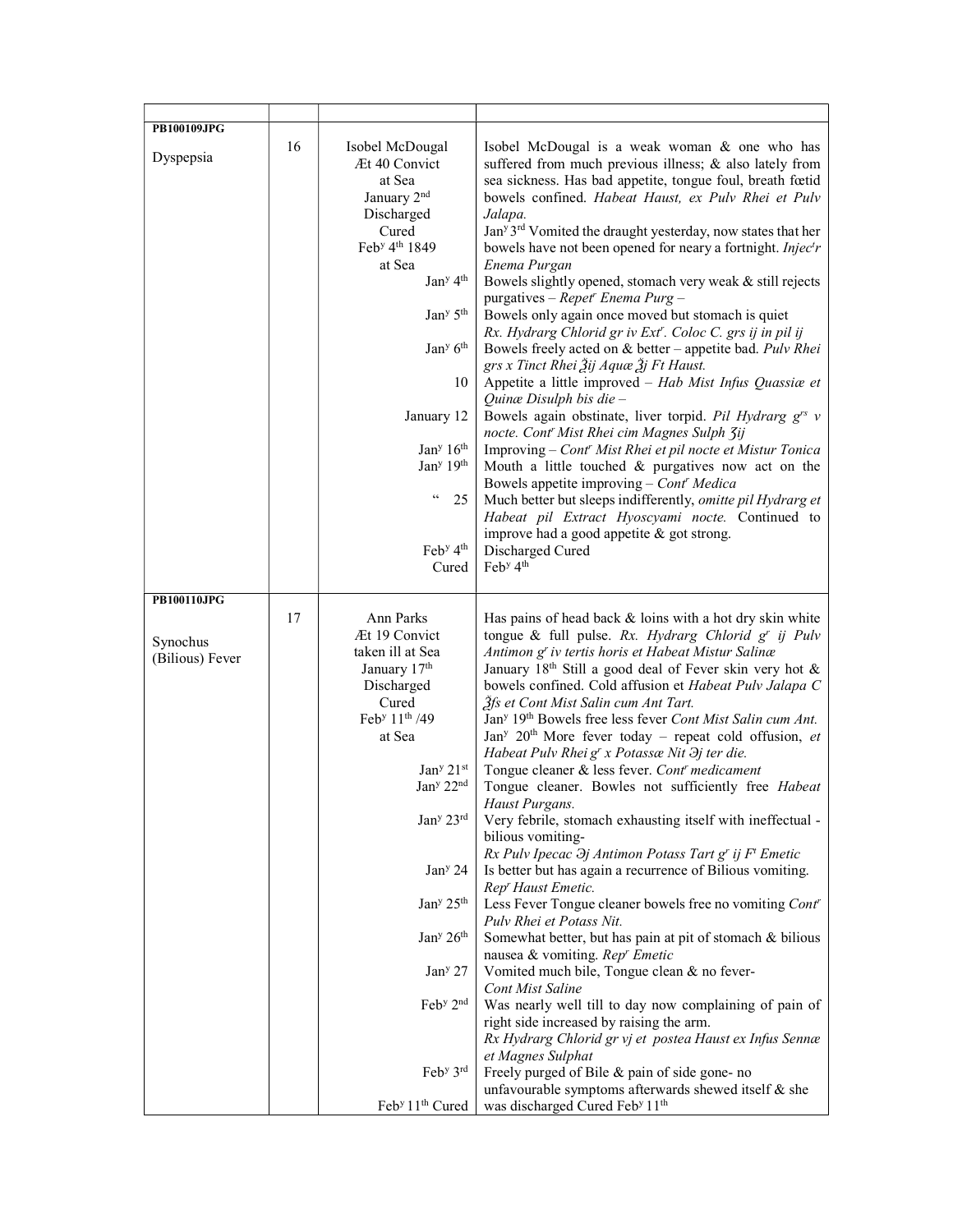| <b>PB100111JPG</b>    |    |                                                                                                                                                              |                                                                                                                                                                                                                                                                                                                                                                                                                                                             |
|-----------------------|----|--------------------------------------------------------------------------------------------------------------------------------------------------------------|-------------------------------------------------------------------------------------------------------------------------------------------------------------------------------------------------------------------------------------------------------------------------------------------------------------------------------------------------------------------------------------------------------------------------------------------------------------|
| Synochus              | 18 | Miss Annie Nichol<br>Æt 10 Matron's<br>daughter taken ill at Sea<br>January 19th<br>Discharged Cured<br>February 8 <sup>th</sup> 1849<br>Jan <sup>y</sup> 21 | Jan <sup>y</sup> 19 <sup>th</sup> Complains of pain of head & limbs, has hot &<br>dry skin, furred tongue & accelerated pulse.<br>Rx Hydrarg Chlorid gr ij Pulv Ant gr iv 4tis horis<br>January 20 <sup>th</sup> Less fever but complains of head, B free<br>ommit' pil – Rx Liq. Ammon Acetat Žij Spts Ether Nit Zij<br>Potass Tart Zij Liq Ant gts jc Aqua Žvj F <sup>t</sup> Mist cap coch 2<br>dis horis.<br>Less Fever but still headache - Cont' Mist |
|                       |    | Jan <sup>y</sup> 22                                                                                                                                          | Lotio frigid Capiti<br>Tongue became brown & furred & Bowels not free, still<br>headache. Rx Pulv Rhei g' v Potassæ Nit g's x tertis horis.                                                                                                                                                                                                                                                                                                                 |
|                       |    | Jan <sup>y</sup> 23                                                                                                                                          | Much better, no fever head better, Bowels free tongue<br>cleaner - Contin' Medicament pro re nata                                                                                                                                                                                                                                                                                                                                                           |
|                       |    | 25<br>January 27                                                                                                                                             | Going on favourably.<br>Went on well till to day, now has no fever, but much<br>congestion of Lungs & breathing oppressed by thick inch<br>mucus. Rx Tinct Scillæ Ziij - Vini Ant Tart Zij Tinct<br>Digital g <sup>ts</sup> xxx Aquæ Žviij Ft M cap coch 3 tis horis                                                                                                                                                                                        |
|                       |    | Jan <sup>y</sup> 28 <sup>th</sup>                                                                                                                            | Has vomited a large quantity of mucus & much relieved<br>$Contr Mist -$                                                                                                                                                                                                                                                                                                                                                                                     |
|                       |    | Jan <sup>y</sup> 29                                                                                                                                          | Has still stuffing of Lungs especially the right one which<br>is dull on percussion.<br>$Rx$ Hydr Chlorid g' ij Opii g' fs nocte maneque – et cont'<br>Mist.                                                                                                                                                                                                                                                                                                |
|                       |    | Jan <sup>y</sup> 30                                                                                                                                          | A little better Cont <sup>r</sup> Medic.                                                                                                                                                                                                                                                                                                                                                                                                                    |
|                       |    | Feb <sup>y</sup> 2 <sup>nd</sup>                                                                                                                             | Mouth a little touched & breathing quite free Lung clear<br>Omitt <sup>r</sup> Pil et Cont Mist Scillæ                                                                                                                                                                                                                                                                                                                                                      |
|                       |    | Feb $y$ 6<br>Feb <sup>y</sup> 8 <sup>th</sup><br>Cured                                                                                                       | No complaint, & getting better & stronger.<br>Quite well discharged<br>Cured.                                                                                                                                                                                                                                                                                                                                                                               |
| <b>PB100112JPG</b>    |    |                                                                                                                                                              |                                                                                                                                                                                                                                                                                                                                                                                                                                                             |
| <b>Inflamed Mamma</b> | 19 | Ann Howard<br>Æt 22 Convict<br>at Sea<br>January 17th                                                                                                        | Jan <sup>y</sup> 17 <sup>th</sup> Is nursing – Has great swelling & hardening of<br>left mamma & some constitutional disturbance.<br>Rx Hydrarg Chloris g' ij<br>Pulv Ant g <sup>rs</sup> iv 3 tis horis                                                                                                                                                                                                                                                    |
|                       |    | Discharged<br>Cured<br>January 29th 1849<br>at Sea                                                                                                           | Breast to be suspended in a poultice.<br>Jan <sup>y</sup> 18 <sup>th</sup> Less derangement of health, breast the same -<br>bowels not open- Habeat Mist purgans-<br>Jany 19th Breast same – cont mist Infus Sennæ et Sulph<br>Magnes.                                                                                                                                                                                                                      |
|                       |    | Jan $20$                                                                                                                                                     | General health good - mamma still very hard. To be<br>smeared with mercurial ointment, & a poultice over it.                                                                                                                                                                                                                                                                                                                                                |
|                       |    | Jan <sup>y</sup> 21st<br>Jan <sup>y</sup> 24                                                                                                                 | Mouth already affected by absorption & mamma softer.<br>Cont medic<br>Mamma soft & swelling nearly gone.                                                                                                                                                                                                                                                                                                                                                    |
|                       |    | Jan <sup>y</sup> 28 Cured                                                                                                                                    | Well Discharged Cured                                                                                                                                                                                                                                                                                                                                                                                                                                       |
| Ulcer of Cornea       | 20 | Jean Armour<br>Æt 40 Convict<br>at Sea<br>March 7 <sup>th</sup><br>Died<br>April 9 <sup>th</sup><br>1849                                                     | March 7 <sup>th</sup> Has for some time had Chronic Inflammation<br>of left eye & been occasionally used a lotion. Eyes at all<br>times, of the denomination commonly called bleared -<br>with the lids devoid of lashes, inflammation a little<br>increased, conjunctiva congested. Is a woman constantly<br>quarrelling & of a most obstinate disposition, seems<br>almost to be in a state of moral mania - Health in general                            |
|                       |    | at Sea                                                                                                                                                       |                                                                                                                                                                                                                                                                                                                                                                                                                                                             |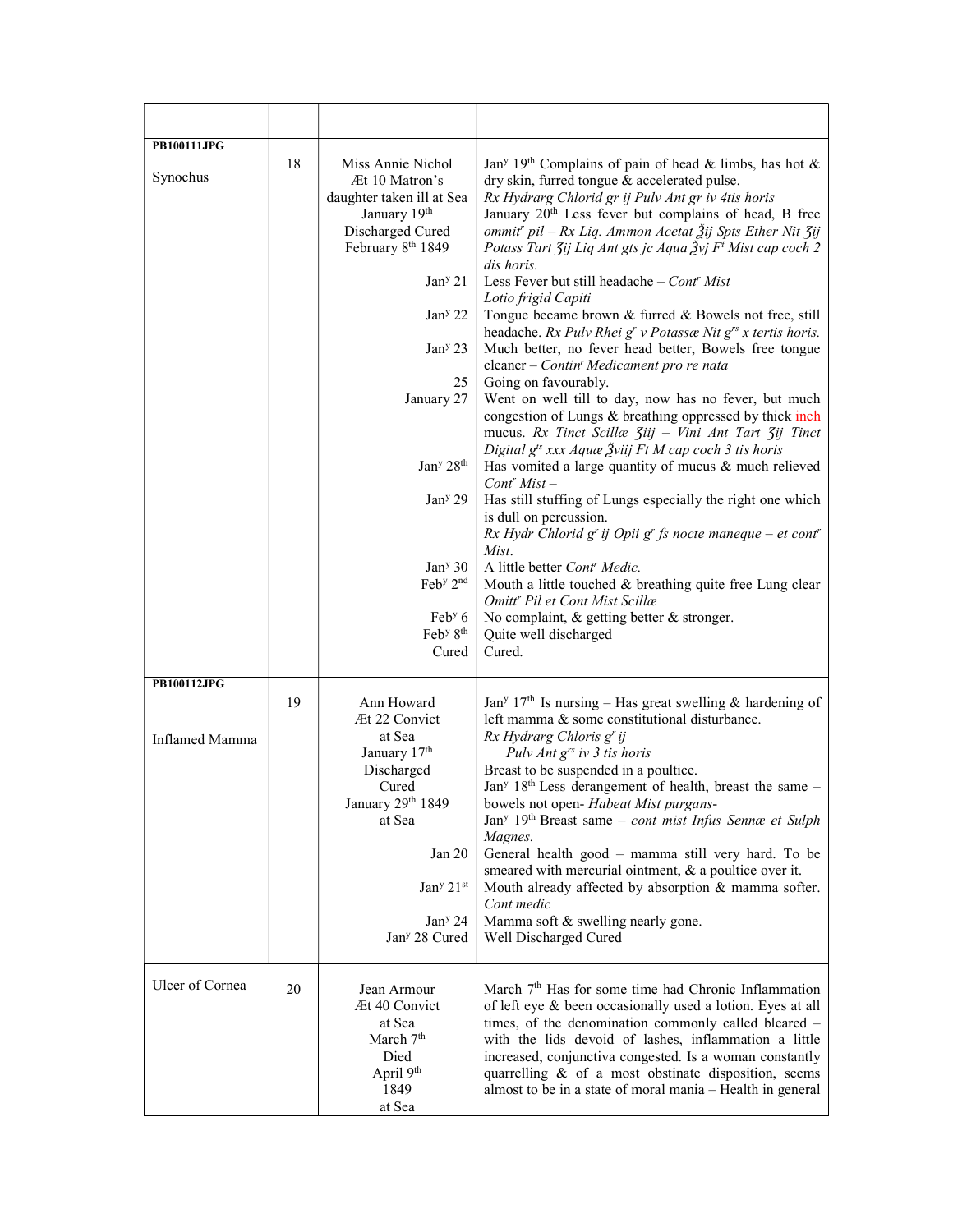|                    |                       | & at present good, is of a robust habit. Complains but of                                                   |
|--------------------|-----------------------|-------------------------------------------------------------------------------------------------------------|
|                    |                       | little pain -                                                                                               |
|                    |                       | Applicr Emplast' Lyttæ Tempori -                                                                            |
|                    |                       | Immediately on placing the blister on her temple I                                                          |
|                    |                       | observed her, pull it in dangerous contiguity to her $\&$                                                   |
|                    |                       | cautioned her about it, $\&$ then replaced it in a proper                                                   |
|                    |                       | position - I was afterwards informed that the instant my                                                    |
| <b>PB100113JPG</b> |                       | back was turned, she again pulled the blister over her eye                                                  |
|                    |                       | & her messmates, not being aware of the danger failed to                                                    |
|                    |                       | $report it -$                                                                                               |
|                    | March 8 <sup>th</sup> | In consequence of the above, eye to day more inflamed $\&$                                                  |
|                    |                       | conjunctiva much irritated, no other complaints. Constant                                                   |
|                    |                       | warm fomentations.                                                                                          |
|                    | March 9th             | Inflammation subsiding. Continue warm fomentations &                                                        |
|                    |                       | to take Salonis.                                                                                            |
|                    | $10^{\text{th}}$      | A white spot forming over the Cornea. - Continue                                                            |
|                    |                       | remedies.                                                                                                   |
|                    | 11                    | Slough separated & has an ulcer on the transparent                                                          |
|                    |                       | Cornea, about the size of a pea.                                                                            |
|                    |                       | Rx Tinct Sulph g <sup>rs</sup> x Aquæ $\tilde{A}$ ifs T' Opii g <sup>it</sup> xxx Ft Collyrium,             |
|                    |                       | From this time the Collyrium, was varied to one of the                                                      |
|                    |                       | Sulphate of Copper or Nitrate of Silver, & the ulcer at                                                     |
|                    |                       | times touched with the dry nitrate and I find no remark                                                     |
|                    |                       | made of her till March the 23 <sup>rd</sup> where I find, her eye stated                                    |
|                    |                       | to be much better & ulcer shewing every disposition to                                                      |
|                    |                       | heal- Cont Lotions varia-                                                                                   |
|                    | April 2 <sup>nd</sup> | Better & ulcer gradually healing.                                                                           |
|                    | April 5 <sup>th</sup> | From some unknown cause not so well, ulcer began to                                                         |
|                    |                       | spread, & at times cannot see but, on the surface of the                                                    |
|                    |                       | ulcer being cleansed by a lotion vision is restored, ulcer                                                  |
|                    |                       | does not penetrate the chamber of the eye.                                                                  |
|                    |                       | Cont <sup>r</sup> Lotio et Argent Nit -                                                                     |
|                    | April 6 <sup>th</sup> | Eye same, but, her temper has become quite unbearable,                                                      |
|                    |                       | abusing & quarrelling with everyone, but this not being at                                                  |
|                    |                       | all an unusual occurrence, did not excite much attention-                                                   |
|                    |                       | does not complain of pain of head, or if she feels it will                                                  |
|                    |                       | not allow it - appetite fair general health robust.                                                         |
| <b>PB100114JPG</b> | April 7 <sup>th</sup> | Eye no worse but still in same irritable state. Tongue clean                                                |
|                    |                       | & all functions natural.                                                                                    |
|                    | April 8 <sup>th</sup> | Eye improving & healing but is now falling off in general                                                   |
|                    |                       | health, but not confined to bed – only complains of thirst                                                  |
|                    |                       | & will to day insist on drinking water till she vomits & if                                                 |
|                    |                       | not supplied in that quantity abused every one. Pulse &                                                     |
|                    |                       | tongue natural & takes food, eye better                                                                     |
|                    | April 9th Died        | As yesterday, has still thirst eye improving $-$ At 2 P.M.                                                  |
|                    |                       | she got up from a bench in the Hospital on which she had                                                    |
|                    |                       | been sitting, indulging in her usual abuse, and went to her                                                 |
|                    |                       | bed, after remaining for 5 minutes she raised herself up $\&$                                               |
|                    |                       | then suddenly fell back quite dead, beyond her naturally                                                    |
|                    |                       | irritable temper, she never shewed any symptoms of                                                          |
|                    |                       | disease, & was tolerably strong - Her local disease was                                                     |
|                    |                       | improving & whether she died of apoplexy or obscure                                                         |
|                    |                       | meningitis I cannot say, we were on the eve of getting into                                                 |
|                    |                       | Port but a Heavy Gale prevented us, I kept the Body till                                                    |
|                    |                       | offensive in hopes of a Post Mortem on shore. The<br>weather precluded it on board but for the above reason |
|                    |                       | was obliged to consign it to the deep.                                                                      |
|                    |                       |                                                                                                             |
|                    |                       |                                                                                                             |
|                    |                       |                                                                                                             |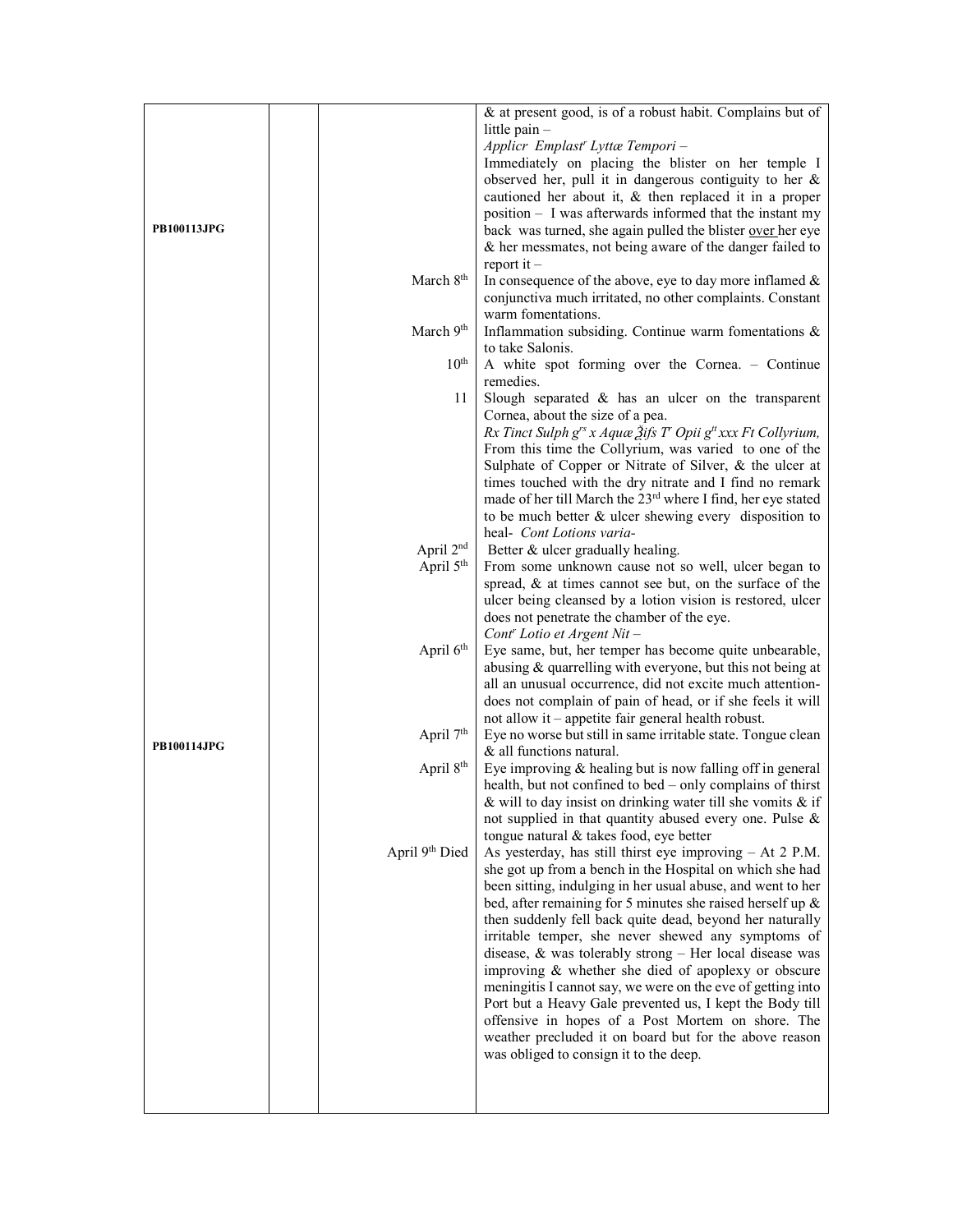| Synochus Fever     | 21 | Alice Sponsforth<br>Æt 12 Child of Convict<br>at Sea<br>$12th$ January 1848 (sic)<br>at Sea<br>Discharged Cured<br>Jan <sup>y</sup> 28/49<br>at Sea | January 12 <sup>th</sup> Has been suffering all night with fever. Has<br>hot and dry skin, a white and furred tongue, severe<br>headache & pain of limbs, is a child of delicate habit.<br>Rx Hydrargyri Chlorid g <sup>rs</sup> iiij Antimon Pulv g <sup>r</sup> vj et post<br>tres horis, Habeat mistura ex Sulphat Magnes<br>ex Solut Antim Tart. 2 <sup>dis</sup> horis.<br>Jan <sup>y 13th</sup> Has been a little delirious during the night<br>relieved by cold douche. Has been well purged, Tongue<br>cleaner, but skin still burning - Continue cold douche to |
|--------------------|----|-----------------------------------------------------------------------------------------------------------------------------------------------------|--------------------------------------------------------------------------------------------------------------------------------------------------------------------------------------------------------------------------------------------------------------------------------------------------------------------------------------------------------------------------------------------------------------------------------------------------------------------------------------------------------------------------------------------------------------------------|
|                    |    |                                                                                                                                                     | head, Saline mixture & let the body be well sponged.                                                                                                                                                                                                                                                                                                                                                                                                                                                                                                                     |
|                    |    | Jan <sup>y</sup> 14 <sup>th</sup>                                                                                                                   | Better – cont medic                                                                                                                                                                                                                                                                                                                                                                                                                                                                                                                                                      |
|                    |    | Vespere                                                                                                                                             | Worse skin again became burning, has also slight<br>delirium, is a child of nervous $\&$ hysterical nature $\&$                                                                                                                                                                                                                                                                                                                                                                                                                                                          |
|                    |    |                                                                                                                                                     | delirium not dangerous. Let the douche & cold sponges be                                                                                                                                                                                                                                                                                                                                                                                                                                                                                                                 |
|                    |    |                                                                                                                                                     | renewed & repeat the Calomel & Antimony and Saline                                                                                                                                                                                                                                                                                                                                                                                                                                                                                                                       |
| <b>PB100115JPG</b> |    |                                                                                                                                                     | mixture.                                                                                                                                                                                                                                                                                                                                                                                                                                                                                                                                                                 |
|                    |    | January 15 <sup>th</sup>                                                                                                                            | Is better this morning, no delirium, less heat of skin.                                                                                                                                                                                                                                                                                                                                                                                                                                                                                                                  |
|                    |    |                                                                                                                                                     | Rx Rhei Pulv gr iv Potassæ Nitras grs x tertis horis                                                                                                                                                                                                                                                                                                                                                                                                                                                                                                                     |
|                    |    | Jan <sup>y</sup> 16 <sup>th</sup>                                                                                                                   | Gradually getting better -nil-                                                                                                                                                                                                                                                                                                                                                                                                                                                                                                                                           |
|                    |    | Jan <sup>y</sup> 17 <sup>th</sup>                                                                                                                   | Tongue cleaner, Bowels regular but has at times slight<br>occasions of Fever Cold affusions & repeat the Rhubarb<br>& Potass.                                                                                                                                                                                                                                                                                                                                                                                                                                            |
|                    |    | Jan <sup>y</sup> 18 <sup>th</sup>                                                                                                                   | Better, Bowels not very free Pil Hydrarg Chlorid et Ant –                                                                                                                                                                                                                                                                                                                                                                                                                                                                                                                |
|                    |    |                                                                                                                                                     | nocte.                                                                                                                                                                                                                                                                                                                                                                                                                                                                                                                                                                   |
|                    |    | Jan <sup>y</sup> 19 <sup>th</sup>                                                                                                                   | Better bowels free Con <sup>tr</sup> Mist <sup>r</sup> Salinæ                                                                                                                                                                                                                                                                                                                                                                                                                                                                                                            |
|                    |    |                                                                                                                                                     | Continued to improve and was discharged Cured January                                                                                                                                                                                                                                                                                                                                                                                                                                                                                                                    |
|                    |    | Cured                                                                                                                                               | $20^{th}$ 1849                                                                                                                                                                                                                                                                                                                                                                                                                                                                                                                                                           |
|                    |    |                                                                                                                                                     |                                                                                                                                                                                                                                                                                                                                                                                                                                                                                                                                                                          |
|                    |    |                                                                                                                                                     | <b>John C Bowman</b><br><b>Surgeon R.N.</b>                                                                                                                                                                                                                                                                                                                                                                                                                                                                                                                              |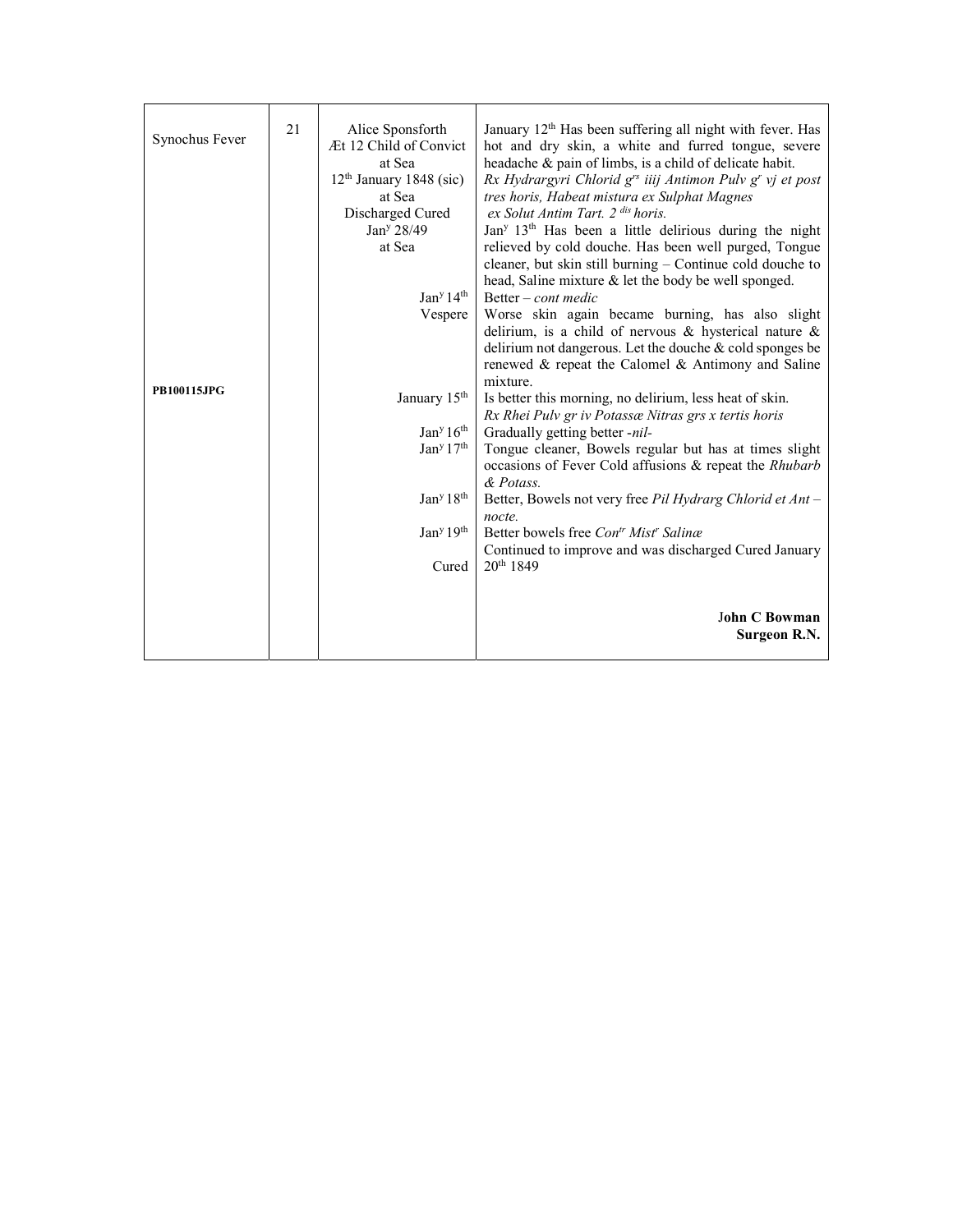## A Nosological Synopsis of the Sick Book kept during the Period of this Journal, in conformity with the 30<sup>th</sup> Article of the Surgeons' Instructions.

|                                           |                          | <b>Numbers</b>        |                         |                |           |           |                                                         |
|-------------------------------------------|--------------------------|-----------------------|-------------------------|----------------|-----------|-----------|---------------------------------------------------------|
| <b>Diseases</b><br>Nosologically arranged | <b>Total</b>             | Discharged to<br>Duty | Sent to the<br>Hospital | Died on board  | Invalided | Remaining | Nos. of such Cases<br>as are detailed in<br>the Journal |
| Pyrexiae                                  |                          |                       |                         |                |           |           |                                                         |
| Ord. I. Febres.                           |                          |                       |                         |                |           |           |                                                         |
| Internulleates Quotutiana                 |                          |                       |                         |                |           |           |                                                         |
| Tertiana                                  |                          |                       |                         |                |           |           |                                                         |
| Continua Synochus                         | 34                       | 34                    |                         |                |           |           | 9.14.15                                                 |
| Typhus                                    | 2                        | $\mathbf{1}$          |                         | $\mathbf{1}$   |           |           | 17.18<br>8                                              |
| Ord. II. Phlegmasiae.                     |                          |                       |                         |                |           |           |                                                         |
| Phlogosis                                 | $\overline{\mathcal{A}}$ | 4                     |                         |                |           |           | 19                                                      |
| Pneumonia                                 | $\zeta\zeta$             | $\zeta\,\zeta$        |                         |                |           |           |                                                         |
| Rheumatismus                              | $\overline{4}$           | 4                     |                         |                |           |           | 12                                                      |
| Cynanche                                  |                          |                       |                         |                |           |           |                                                         |
| <b>Bronchitis</b>                         |                          |                       |                         |                |           |           |                                                         |
| Opthalmia                                 | 5                        | 4                     |                         |                |           |           | 11.20                                                   |
| Ord. III. Exanthemata.                    |                          |                       |                         |                |           |           |                                                         |
| Variola                                   |                          |                       |                         |                |           |           |                                                         |
| Rubeola                                   |                          |                       |                         |                |           |           |                                                         |
| Erysipelas                                |                          |                       |                         |                |           |           |                                                         |
| Psora                                     | 13                       | 13                    |                         |                |           |           |                                                         |
| Ord. IV. Haemorrhagiae                    |                          |                       |                         |                |           |           |                                                         |
| Haemoptysis                               |                          |                       |                         |                |           |           |                                                         |
| Phthisis incipiens                        |                          |                       |                         |                |           |           |                                                         |
| Phthisis confirmata                       | 1                        |                       |                         | 1              |           |           | 7                                                       |
| Ord. V. Profluvia.                        |                          |                       |                         |                |           |           |                                                         |
| Catarrhus                                 | 8                        | 8                     |                         |                |           |           |                                                         |
| Dysenteria                                |                          |                       |                         |                |           |           |                                                         |
| Cholera                                   | 3                        |                       |                         | $\mathfrak{Z}$ |           |           | 1.2.6                                                   |
| Neuroses.                                 |                          |                       |                         |                |           |           |                                                         |
| Ord. I. Comata.                           |                          |                       |                         |                |           |           |                                                         |
| Apoplexia                                 |                          |                       |                         |                |           |           |                                                         |
| Ord. II. Adynamiae.                       |                          |                       |                         |                |           |           |                                                         |
| Dyspepsia                                 | 5                        | 5                     |                         |                |           |           | 16                                                      |
| Ord. III. Spasmi.                         |                          |                       |                         |                |           |           |                                                         |
| Asthma                                    |                          |                       |                         |                |           |           |                                                         |
| Diarrhoea                                 | 25                       | 24                    | $\mathbf{1}$            |                |           |           | 10                                                      |
| Colica                                    | $\overline{c}$           | $\overline{c}$        |                         |                |           |           |                                                         |
| Choleric Diarrhoea                        | $\boldsymbol{2}$         | 2                     |                         |                |           |           | 4.13                                                    |
| Ord. Iv. Vesaniae.                        |                          |                       |                         |                |           |           |                                                         |
| Amentia                                   |                          |                       |                         |                |           |           |                                                         |
| -Mania-Melancholia                        | 1                        |                       |                         | 1              |           |           | $\mathfrak{Z}$                                          |
| Cachexiae.                                |                          |                       |                         |                |           |           |                                                         |
| Ord. I. Marcores.                         |                          |                       |                         |                |           |           |                                                         |
| Tabes                                     | 1                        |                       |                         | $\mathbf{1}$   |           |           | 5                                                       |
| Ord. II. Intumescentiae.                  |                          |                       |                         |                |           |           |                                                         |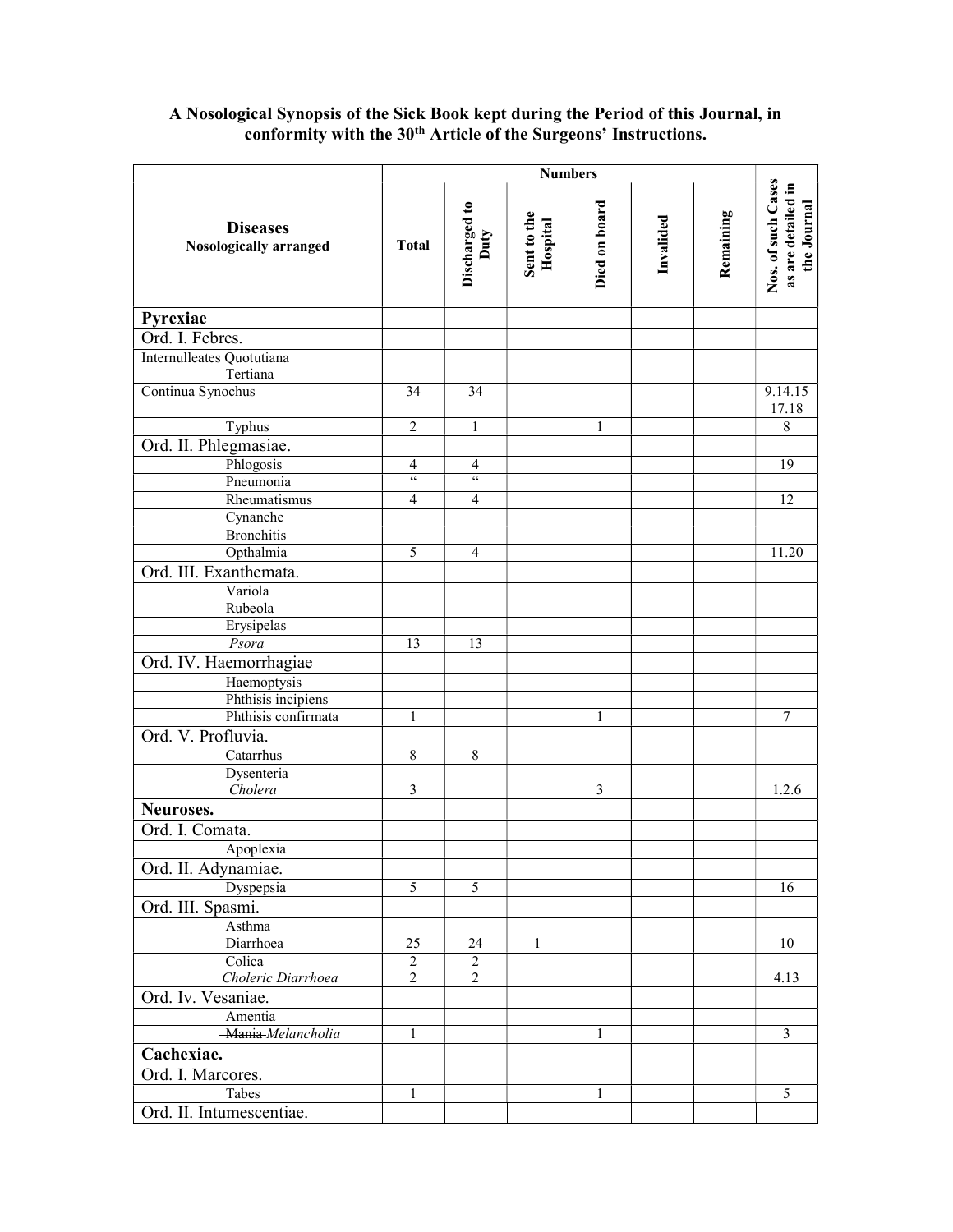| Anasarca                                                                                                   |     |     |                |   |  |  |  |
|------------------------------------------------------------------------------------------------------------|-----|-----|----------------|---|--|--|--|
| Ascites                                                                                                    |     |     |                |   |  |  |  |
| Hydrothorax                                                                                                |     |     |                |   |  |  |  |
| Ord. III. Impetigines.                                                                                     |     |     |                |   |  |  |  |
| Syphilis                                                                                                   |     |     |                |   |  |  |  |
| Scrophula                                                                                                  |     |     |                |   |  |  |  |
| Icterus                                                                                                    |     |     |                |   |  |  |  |
| Scorbutus                                                                                                  |     |     |                |   |  |  |  |
| Locales.                                                                                                   |     |     |                |   |  |  |  |
| Ord. I. Dysaethesiae.                                                                                      |     |     |                |   |  |  |  |
| Amaurosis                                                                                                  |     |     |                |   |  |  |  |
| Ord. II. Dysorexiae.                                                                                       |     |     |                |   |  |  |  |
| Ord. III. Dyscinesiae.                                                                                     |     |     |                |   |  |  |  |
| Ord. IV. Apocenoses.                                                                                       |     |     |                |   |  |  |  |
| Gonorrhoea                                                                                                 |     |     |                |   |  |  |  |
| Ord. V. Epischeses                                                                                         |     |     |                |   |  |  |  |
| Ischuria                                                                                                   |     |     |                |   |  |  |  |
| Obstipatio                                                                                                 | 1   | 1   |                |   |  |  |  |
| Dysuria                                                                                                    |     |     |                |   |  |  |  |
| Ord. VI. Tumores.                                                                                          |     |     |                |   |  |  |  |
| Aneurisma                                                                                                  |     |     |                |   |  |  |  |
| Hypertrophia Cordis                                                                                        | 1   |     |                | 1 |  |  |  |
| Ord. VII. Ectopiae.                                                                                        |     |     |                |   |  |  |  |
| Hernia                                                                                                     |     |     |                |   |  |  |  |
| Prolapsus                                                                                                  |     |     |                |   |  |  |  |
| Luxatio                                                                                                    |     |     |                |   |  |  |  |
| Ord. VIII. Dialyses.                                                                                       |     |     |                |   |  |  |  |
| Vulnus                                                                                                     |     |     |                |   |  |  |  |
| Uleus Scalds                                                                                               | 6   | 5   | 1              |   |  |  |  |
| <b>GENERAL TOTAL</b>                                                                                       | 112 | 107 | $\overline{2}$ | 9 |  |  |  |
| NOTE.-Medical Officers are desired particularly to Notice that the Numbers in each Disease and the general |     |     |                |   |  |  |  |
| Total must not only correspond with the Sick Book, but also with the particulars contained in the several  |     |     |                |   |  |  |  |
| Nosological Returns for the period.                                                                        |     |     |                |   |  |  |  |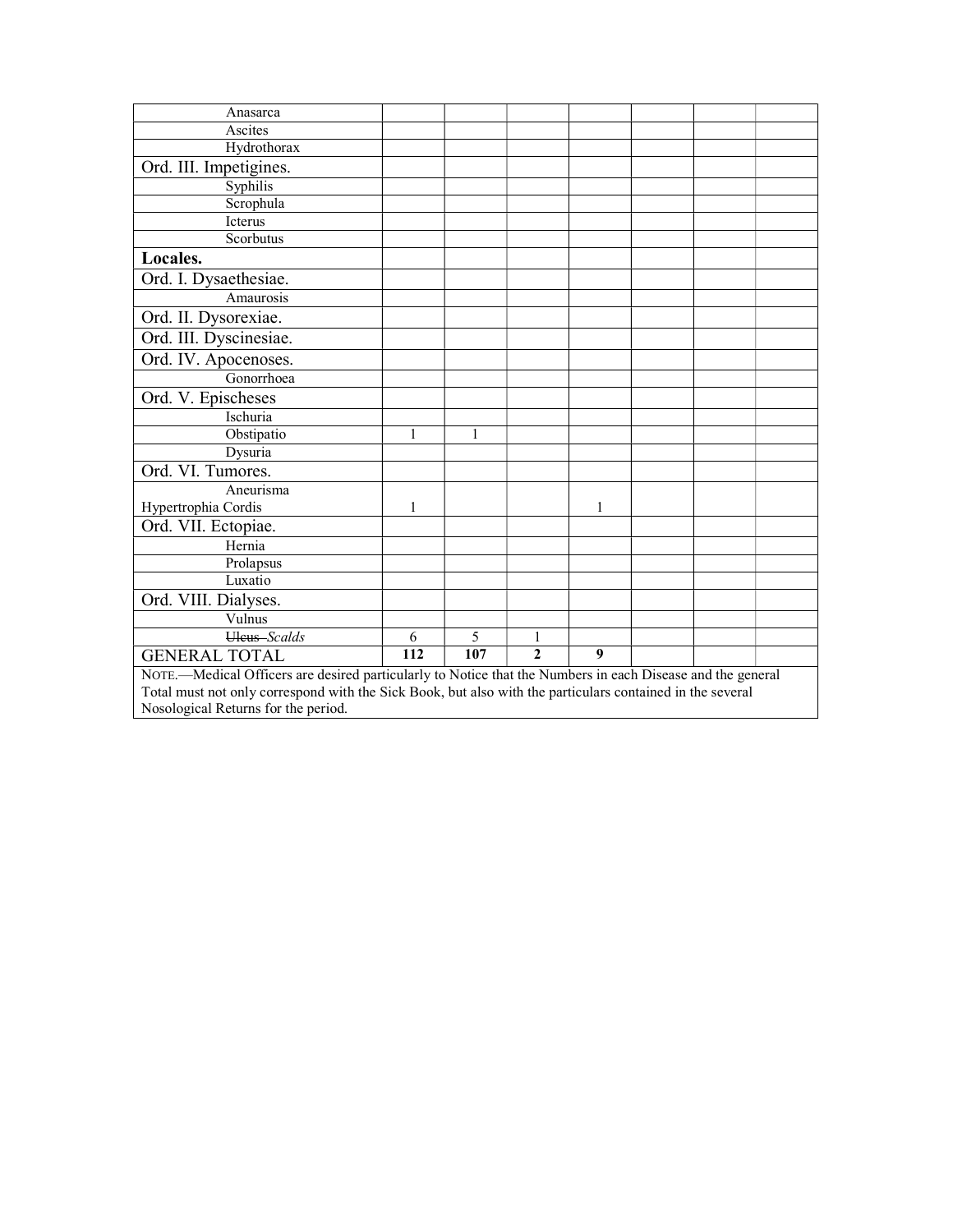#### B100116JPG

#### GENERAL REMARKS

The Female Prisoners to the number of 150, with about 30 Children, were embarked at Woolwich on the 3<sup>rd</sup> and 4<sup>th</sup> of November 1848. At that time they were in good Health, but a few Cases of Cholera had occurred in Millbank Penitentiary on the male side, tho none had as yet appeared amongst the Females. Cholera also at the time was prevalent on Board the Hulks, near which the Cadet lay moored at Woolwich.

 Whilst at Woolwich diarrhoea frequently occurred amongst the Prisoners, but it was not of a nature to create any alarm and I at that attributed it to change of Diet; the Cases did not require to be put on the Sick List, & were removed by a dose of Rhubarb & Blue Pill or other appropriate Remedy.

We left Woolwich on the  $12<sup>th</sup>$  of November, & experienced very severe weather in the Channel, and on the 20<sup>th</sup> of the same month I desired the master to bear up for Plymouth, the Prisoners being very exhausted from constant Sea Sickness & some slight cases of Synochus Fever having appeared, & also there are not appearing any Prospect of the vessel making any progress in her voyage – Immediately on the vessels anchoring a beneficial change took place in the health of the Convicts, and on the 21<sup>st</sup> I went on shore to report the Ship to the Admiral & obtain supplies of Fresh Beef & vegetables – and a Gale of wind having set in I was that night unable to return on board. The next morning at 7, I succeeded in reaching the Ship & found that during the previous night a woman had been attacked with Malignant Cholera. The symptoms were undoubted, & it appeared hopeless from the first. The Case is given in No. 1 of this Journal.

On the 23<sup>rd</sup> Nov<sup>r</sup> another case occurred of a very peculiar nature, Viz Cholera & delivery of a Child during the Collapsed state, and this case would in all probability not have proved fatal but for these strange combination of circumstances – I have given the case in No.  $2 - At$  this same period there were numerous cases of Diarrhoea, & some of Cholerine or Choleraic Diarrhoea, Two of the latter Cases I have detailed in Nos. 4 & 13 – and a Case of severe Diarrhoea No 10.

 I was very careful in all these cases, in classing those only as Malignant Cholera, in which I considered the Ejecta to consist of the Serum of the Blood, if this symptom were absent I called it Cholerine or Diarrhoea according to its severity – Were all other Practioners (sic) equally guarded perhaps we should hear less of their cases of actual Cholera, and less nonsensical remedies, cried up as specified.

 Towards the end of November the Convicts were getting in a more healthy state, when another case of true Cholera occurred, in the person of one of the sick attendants, this woman undoubtedly recovered from the Disease, but died of the subsequent reactive Fever, notwithstanding early & vigorous treatment, her case is detailed in No 6.

 During the prevalence of the Cholera, the utmost care was taken, to keep the ship dry, by the means of constant airing stoves, and the repeated use of the Burnett Solution, of the Chloride of Zinc, to the Closets, Hospital and every other practicable part of the Ship.

 Having at the time expressed my opinion to Sir W. Burnett, of the great value of his invention I need not here repeat it.

 I used the Solution, not only on account of its great & undoubted purifying powers, but also as a precautionary measure on account of its disinfecting ones also – although I do not believe in any absolute infection in Cholera.

 With regard to the Treatment of Malignant Cholera (which term I prefer to Asiatic, the latter making a geographical disease of it) my experience fortunately was too limited, to enable me to offer any very decided opinion. I should rather prefer the effervescing draughts, to allay thirst & check vomiting, with Calomel to restore the secretions, more especially of the Liver. Of Chloroform I can undoubtedly speak well, as exemplified in Case No. 2 in which not a single cramp followed its second application, and it also proved of great use after in the extraction of the Placenta. Of course, the Diarrhoeas that occurred during this time were treated on general medical principals.

Whilst remaining at Plymouth 3 other deaths occurred, one that of an infant from Tabes requiring no mention, another that of Ann Holt a very weak woman who died of some obscure disease of Heart & General Debility, her stamina not being sufficient to stand her late hardships for I ought to here mention that during the month we were in Plymouth Sound, it was almost one incessant Rain accompanied by Heavy Gales of wind.

 The remaining case of death was that of Ann Wheatcroft from Mental Disease; It may be remembered that I applied in vain for this woman's removal, my application being supported by the Director General of the Medical Department of the Navy, but the Secretary of State refused it; her case is given in the Journal in No. 3.

The Cadet proceeded to Sea on the  $17<sup>th</sup>$  of December, & again the unfortunate Vessel experienced Heavy head Gales. One very debilitated woman afflicted with a Phthisical or Bronchitic disease did not long survive, Case No. 7 – and a boy, No. 8 case, also contracted Typhus Fever, & soon was carried off, fortunately this proved a solitary case.